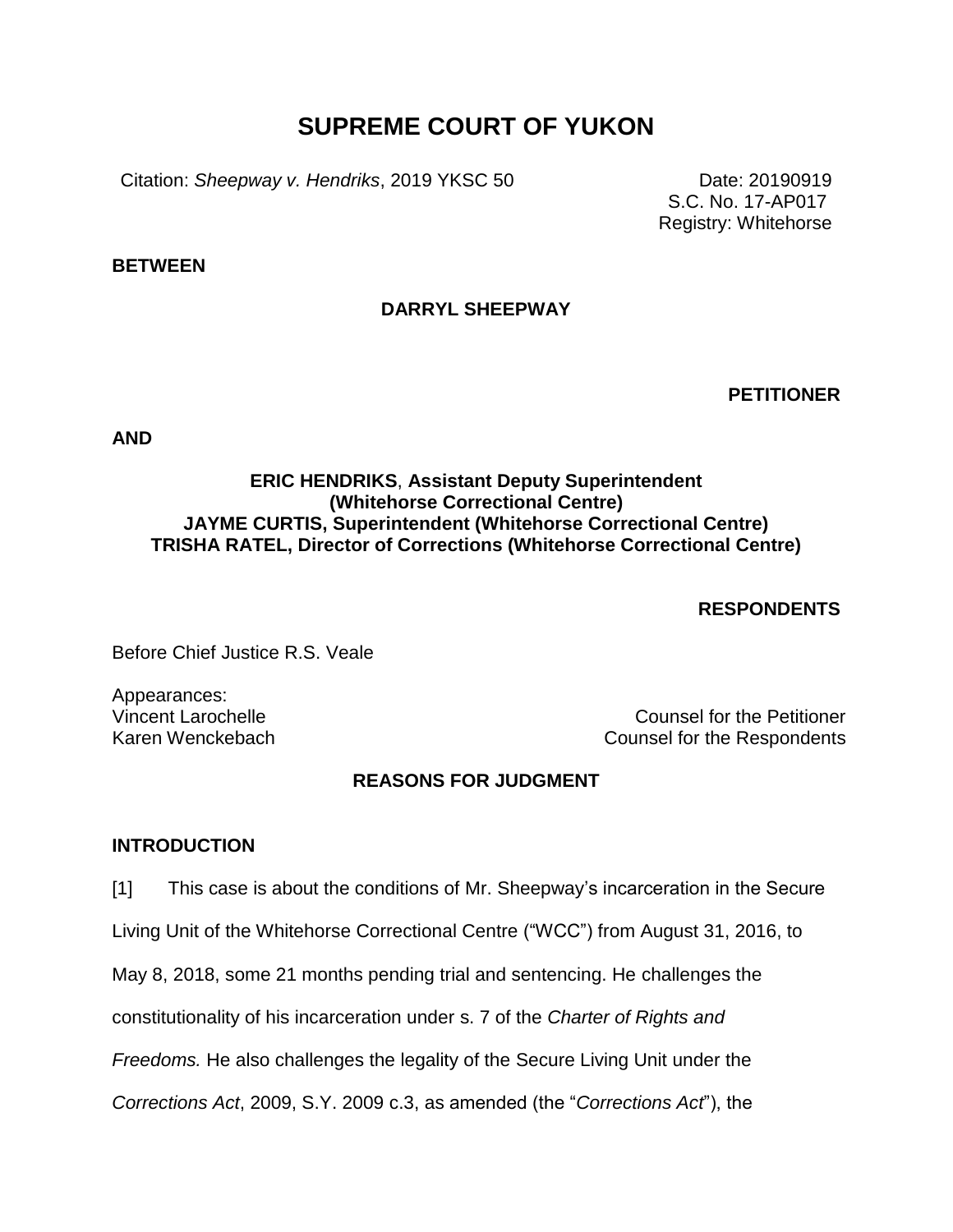*Corrections Regulation*, O.I.C. 2009/250, and the Yukon Corrections: Adult Custody Policy Manual effective January 1, 2012 and Revised October 25, 2016 (the "WCC Policy Manual").

[2] These Reasons will address the lack of definitional clarity, or what I call the label trap, which has bedevilled the laws of incarceration.

#### **ISSUES**

[3] Counsel have presented three main issues, among others:

- 1. Is the Policy B4.6 creating the Secure Living Unit authorized under the *Corrections Act* or *Corrections Regulation*, or is it beyond the power conferred? This issue will consider whether the Secure Living Unit can be created in a policy manual or whether it must be created in the *Corrections Act* and the *Corrections Regulation*.
- 2. Was Mr. Sheepway's confinement unconstitutional in that it breached Mr. Sheepway's s. 7 *Charter* rights to life, liberty and security of the person?
- 3. Is s. 21 of the *Corrections Regulation*, entitled Separate Confinement longer term, a breach of s. 7 of the *Charter* or inconsistent with s. 2 of the *Corrections Act* and beyond the jurisdiction of the Commissioner in Executive Council?
- [4] Section 7 of the *Charter* reads:

Everyone has the right to life, liberty and security of the person and the right not to be deprived thereof except in accordance with the principles of fundamental justice.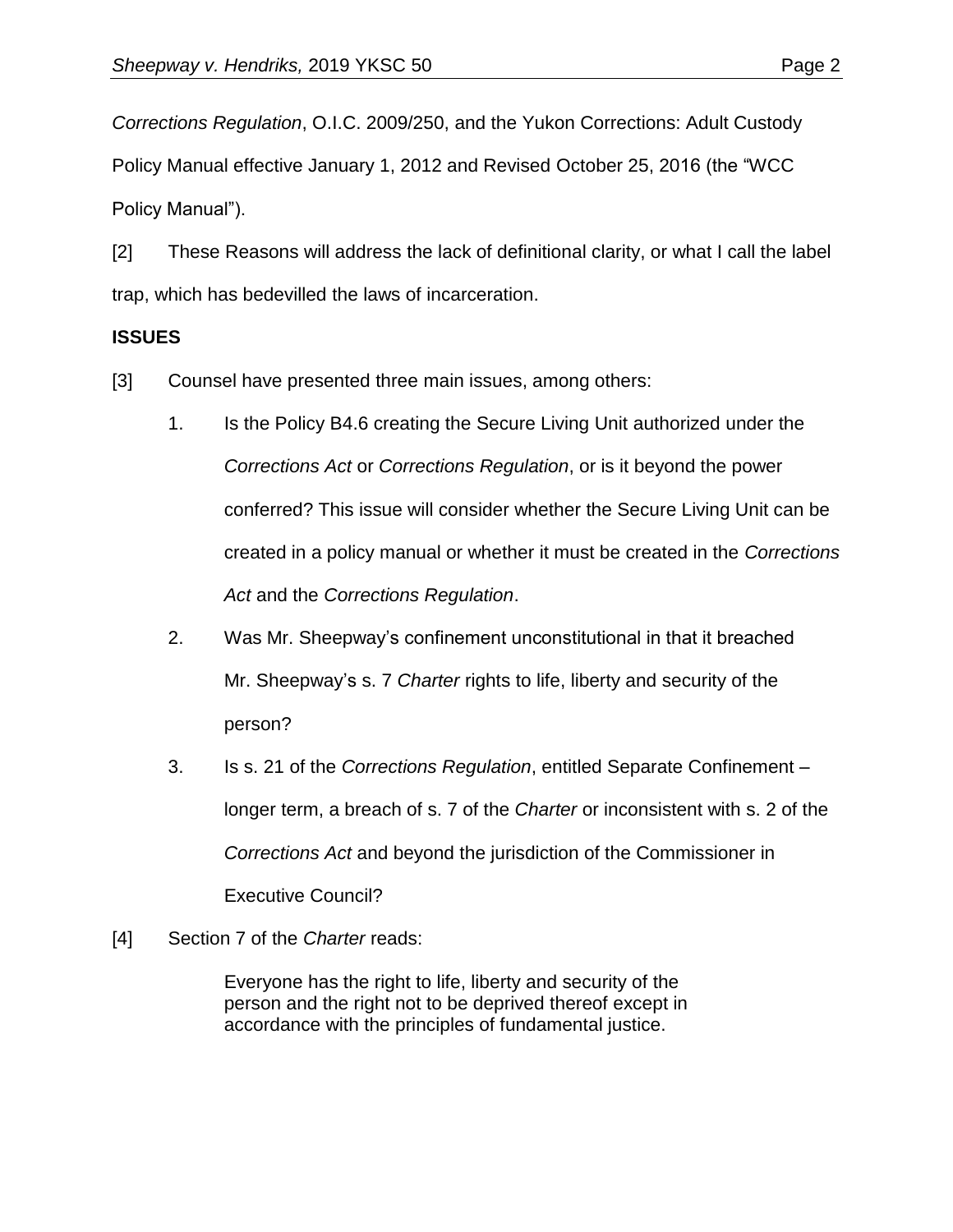[5] Counsel for Yukon concedes that Policy B4.6 creating the Secure Living Unit does not meet the s. 7 requirement for procedural fairness and that the Court may make a declaration that Policy B4.6 and the Secure Living Unit is invalid to the extent that it does not provide sufficient procedural safeguards to WCC inmates. Counsel for Yukon makes this admission only for the purposes of the second part of s. 7 i.e. not to be deprived of those rights except in accordance with the principles of fundamental justice. However, counsel for Yukon submits that the policy in the WCC Policy Manual is valid law that is created pursuant to ss. 14 and 15 of the *Corrections Act*, which state that the person in charge of WCC must establish rules for, among other things, "the safe, secure and efficient operation of the correctional centre."

[6] I add that counsel for Mr. Sheepway is not applying for a declaration under s. 12 of the *Charter* that Mr. Sheepway's confinement was grossly disproportionate constituting cruel and unusual punishment.

#### **THE WHITEHORSE CORRECTIONAL CENTRE**

[7] WCC is a correctional facility for adults. It is the only adult correctional facility in Yukon, which houses both male and female inmates separately, and includes both inmates on remand and those who have been sentenced to a maximum sentence of two years less a day. It can house up to 190 inmates, though the population is frequently below that level. It is not uncommon for there to be about 70 inmates at the facility at any one time. Inmates in the general population may be double-bunked.

[8] Eric Hendriks is the Assistant Deputy Superintendent at WCC. He swore an extensive affidavit outlining Mr. Sheepway's incarceration and was cross-examined at the hearing. He is one of the persons responsible for supervising the placement of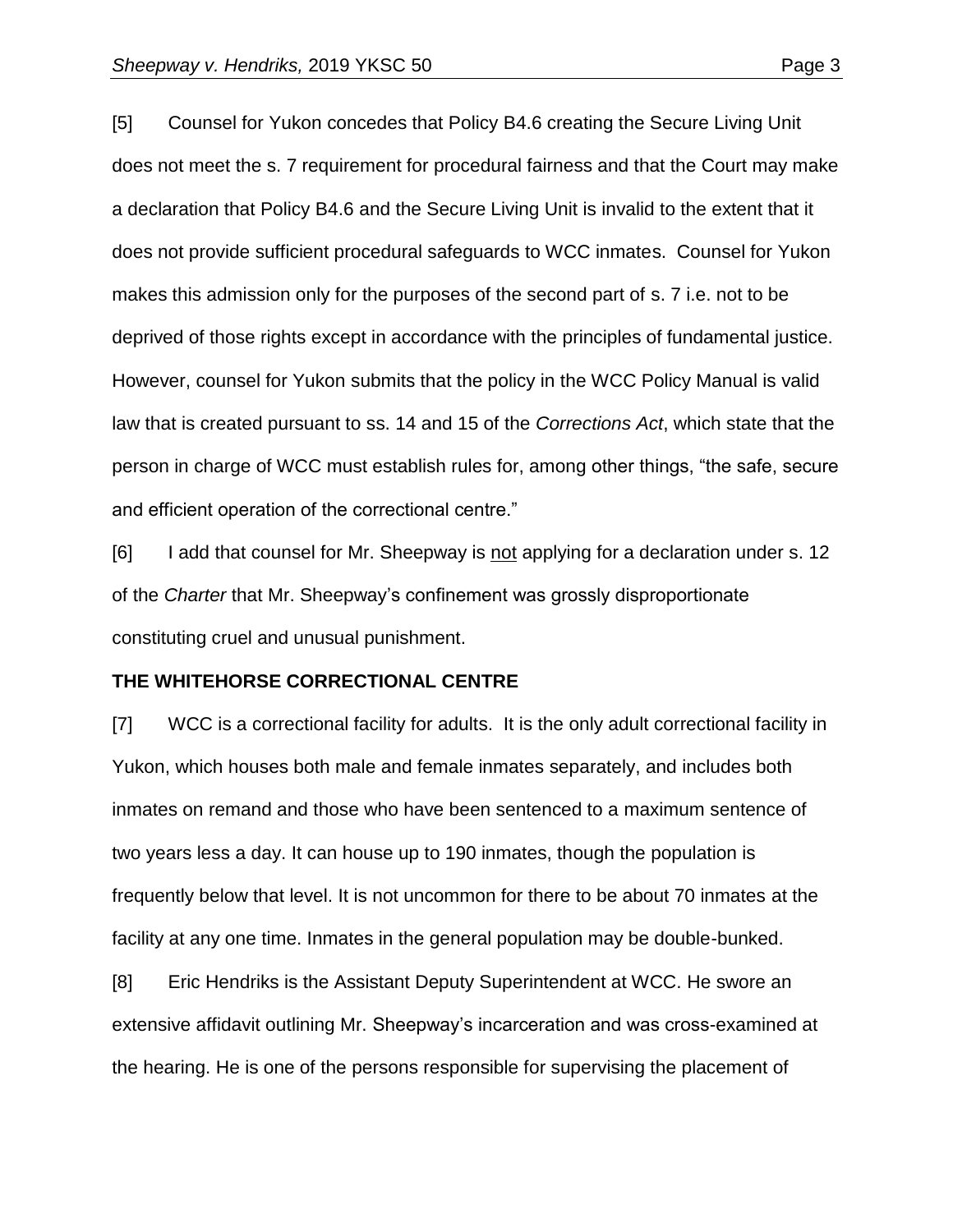inmates who are housed in the Secure Living Unit. His knowledge of Darryl Sheepway's placement is not personal but he states that he was informed by those who have personal knowledge. According to Mr. Hendriks, the considerations made in offering therapeutic programming differ for inmates on remand and inmates who have been sentenced. An inmate who is in WCC on remand is presumed innocent; because of this, he states there can be no assumption that the inmate requires rehabilitation and programming. As such, no formal assessment is done to determine an inmate's therapeutic requirements. This applies whether the remand inmate is in general population or the Secure Living Unit.

[9] Jayme Curtis has been employed as the Superintendent of WCC since July 29, 2013, which means he has been the person in charge of WCC during the incarceration of Mr. Sheepway. As of May 8, 2018, he has been acting as the Director of Corrections. As Superintendent, he was in charge of the safe, secure and efficient operation of WCC, the well-being of the inmates and the administration of the *Corrections Act*. He was also required to establish the rules for WCC pursuant to s. 15 of the *Corrections Act*.

[10] WCC has four living units for men who are in the general population and one living unit for women. Cells in the general population are unlocked at 7:00 a.m. to 10:30 p.m. and inmates are allowed to go out of their cells, have breakfast, and mix and mingle, which includes jobs and programming. There are certain routines such as making beds and five 20-minute breaks for guards when everyone returns to their cells for lockdown.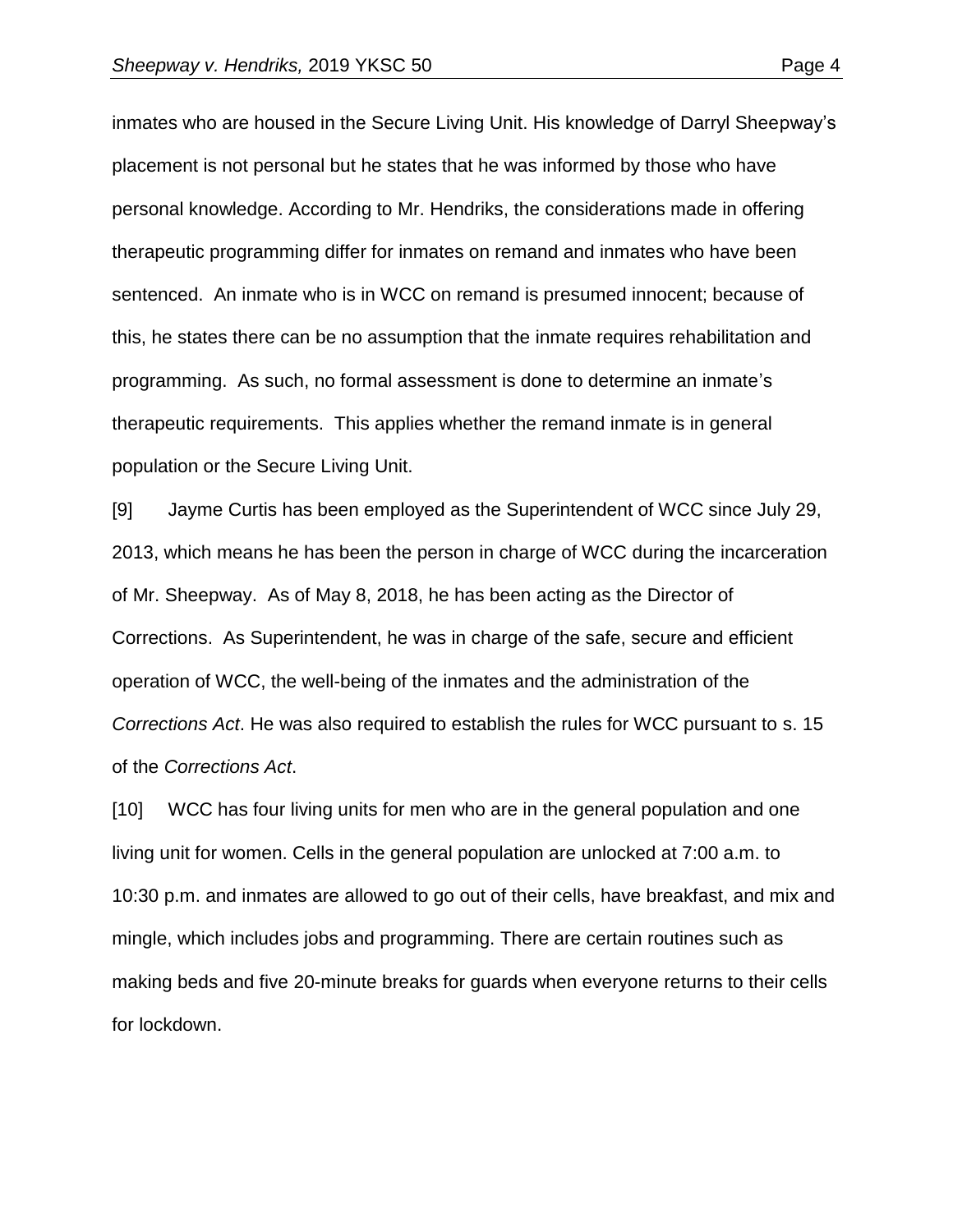[11] Counsel and I took a view of the Segregation Unit and Separate Living Unit. The following descriptions apply to the male inmate population.

#### **Segregation Unit**

[12] There is one Segregation Unit, which has seven cells that are used for inmates who have committed disciplinary offences. This case is not specifically about segregation for disciplinary offences, but the location and conditions of the Segregation Unit are useful to consider in order to compare conditions. The Segregation Unit is on one side of the secondary control room (where doors can be opened and closed remotely) and the Secure Living Unit is on the other.

[13] There is no television in a Segregation Unit cell and there is reduced guard and inmate contact. Segregation Unit inmates are allowed out of their cells for "ablutions, fresh air, and telephone calls" limited to two hours daily. If the inmate is classified as separate confinement status, the inmate is allowed out of the cell for three hours daily.

[14] The Segregation Unit has a large common area and access to a fresh air room with a large barred window with no glass looking upon the grounds surrounding WCC. There is access to a telephone, shower and video unit for court appearances. An inmate in the Segregation Unit does not have contact with inmates in the general population.

#### **Secure Living Unit**

[15] There is one Secure Living Unit for men which consists of seven cells. Each cell in the Secure Living Unit has a small television and the seven cells have access to a common area. The common area has a telephone, treadmill, shower and "fresh air room" which has a large barred window with no glass. There is no specific minimum time the inmate is allowed to be out of his cell and into the common area as it is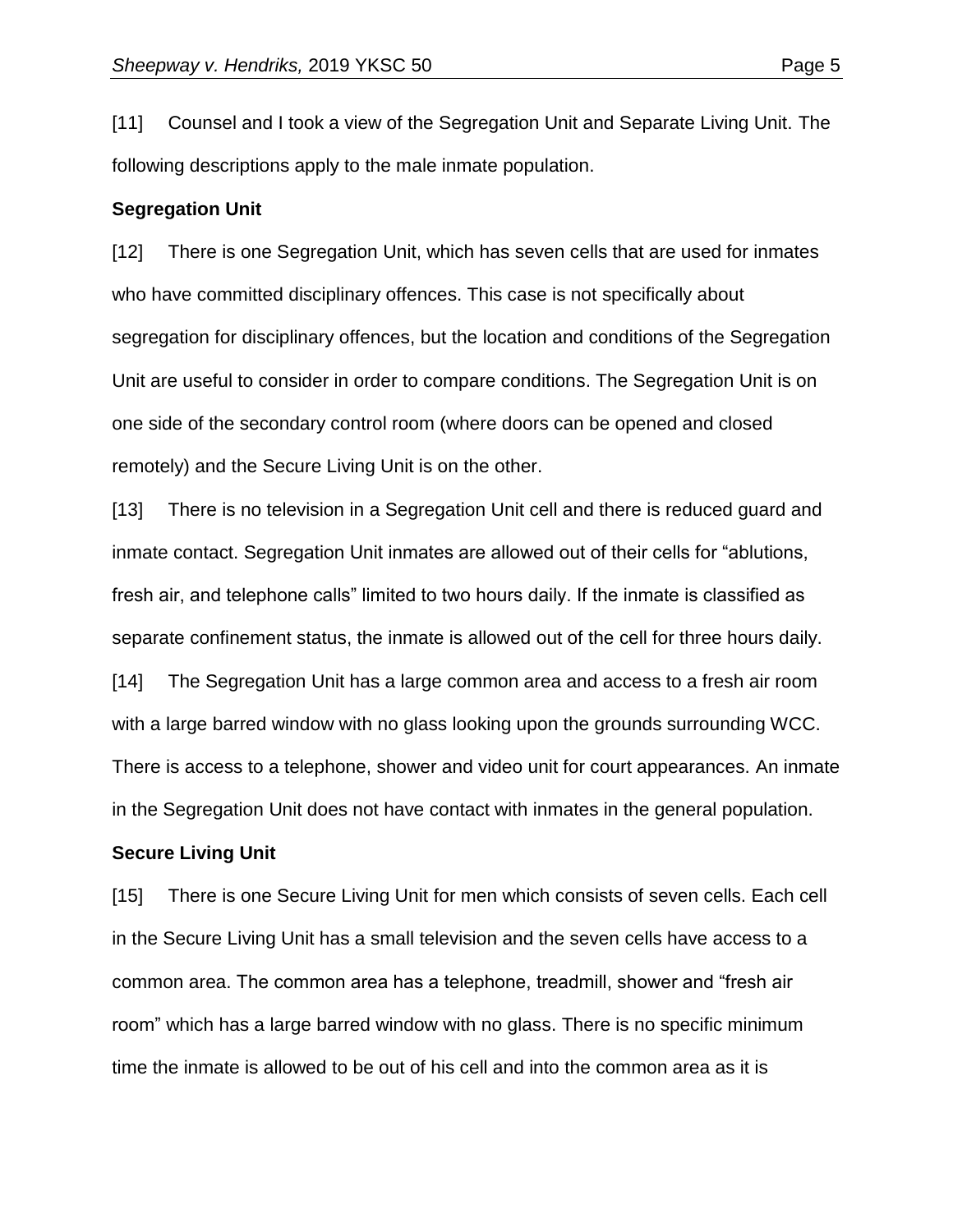dependent upon the number of inmates in the Secure Living Unit and a determination of inmate status and compatibility. It is possible that the inmate may be alone in the Secure Living Unit, which would result in no contact with fellow inmates or he could be compatible with other inmates with potential contact with one to six other inmates. An inmate in the Secure Living Unit does not have contact with the inmates in the general population.

[16] Placement recommendations and decisions for placing an inmate in the Secure Living Unit are discussed and confirmed at daily management briefings, which are chaired by Mr. Curtis as Superintendent.

[17] Since April 7, 2017, Mr. Hendriks began to sign the Secure Living Unit Placement Forms and deliver them to Mr. Sheepway advising him why he was in the Secure Living Unit. Mr. Hendriks reviewed the placement monthly.

[18] In addition to the Secure Living Unit Placement Forms, there are three types of written documents at WCC relevant to this case. The Inmates Progress Logs are running logs of an inmate's day written by the correctional officer who is on shift and observed the inmate.

[19] Case Management Notes are completed by case managers at WCC. They record rating assessments, therapeutic programming and work performed by inmates.

[20] Notes of Daily Management Briefings are taken at management meetings where inmates and problems are discussed.

#### **DARRYL SHEEPWAY'S CONFINEMENT**

[21] Darryl Sheepway was admitted to WCC on August 20, 2016, after his arrest on a charge of first-degree murder of Christopher Brisson in Whitehorse, Yukon, on August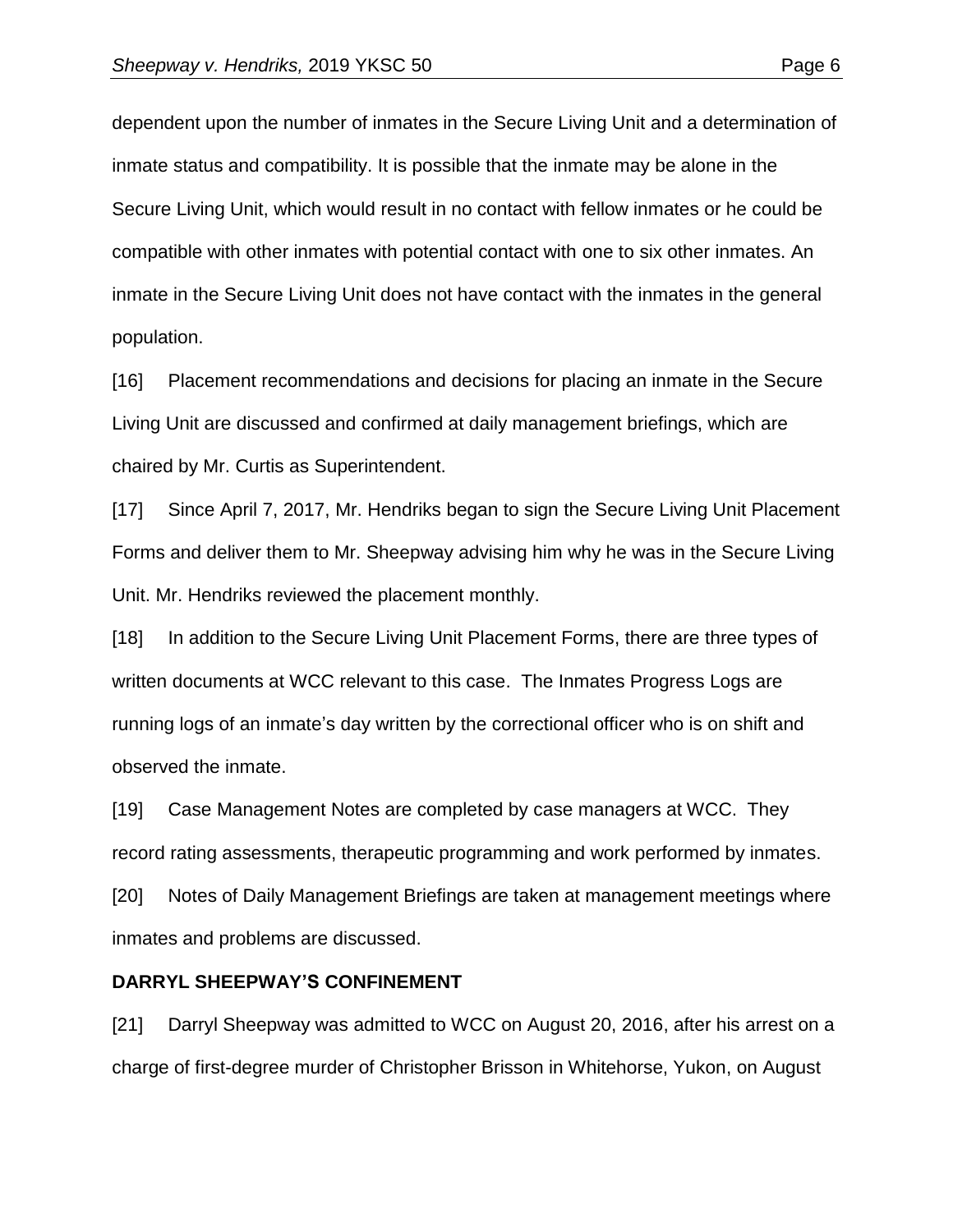28, 2015. He was found guilty of second-degree murder on January 30, 2018. He was sentenced on the murder conviction on May 8, 2018. On the same date, he was sentenced for eight counts of robbery and one count of attempted murder, which occurred in Ontario, between November 9, and 25, 2015.

[22] Although completely unrelated to his criminal charges, a salient feature of his confinement at WCC is the fact that he worked as a corrections officer at WCC for approximately five years, from August 3, 2007, to October 19, 2012.

[23] On August 20, 2016, Mr. Sheepway began his confinement in the Segregation Unit. The Daily Management Briefing Notes dated August 23, 2016 to August 31, 2016 when he was transferred to the Secure Living Unit, all made reference to separate confinement ss. 20 or 21 of the *Corrections Regulation*. He did not receive the procedural rights under ss. 21(3), (4) and (5) – Separate Confinement – longer term.

[24] From August 31, 2016 to May 18, 2018, Mr. Sheepway was placed in the Secure Living Unit. He did not receive the benefit of procedural rights under ss. 21(3), (4) and

(5) of the *Corrections Regulation*.

[25] Security classifications were decided in case management. For example, on October 21, 2016, as a result of Mr. Sheepway requesting a security classification reduction, a Case Management Note indicated a decision:

> A security classification review was completed for Mr. Sheepway upon receiving a request from his asking about a security classification reduction.

Mr. Sheepway will remain classified to MAX due to the following reasons: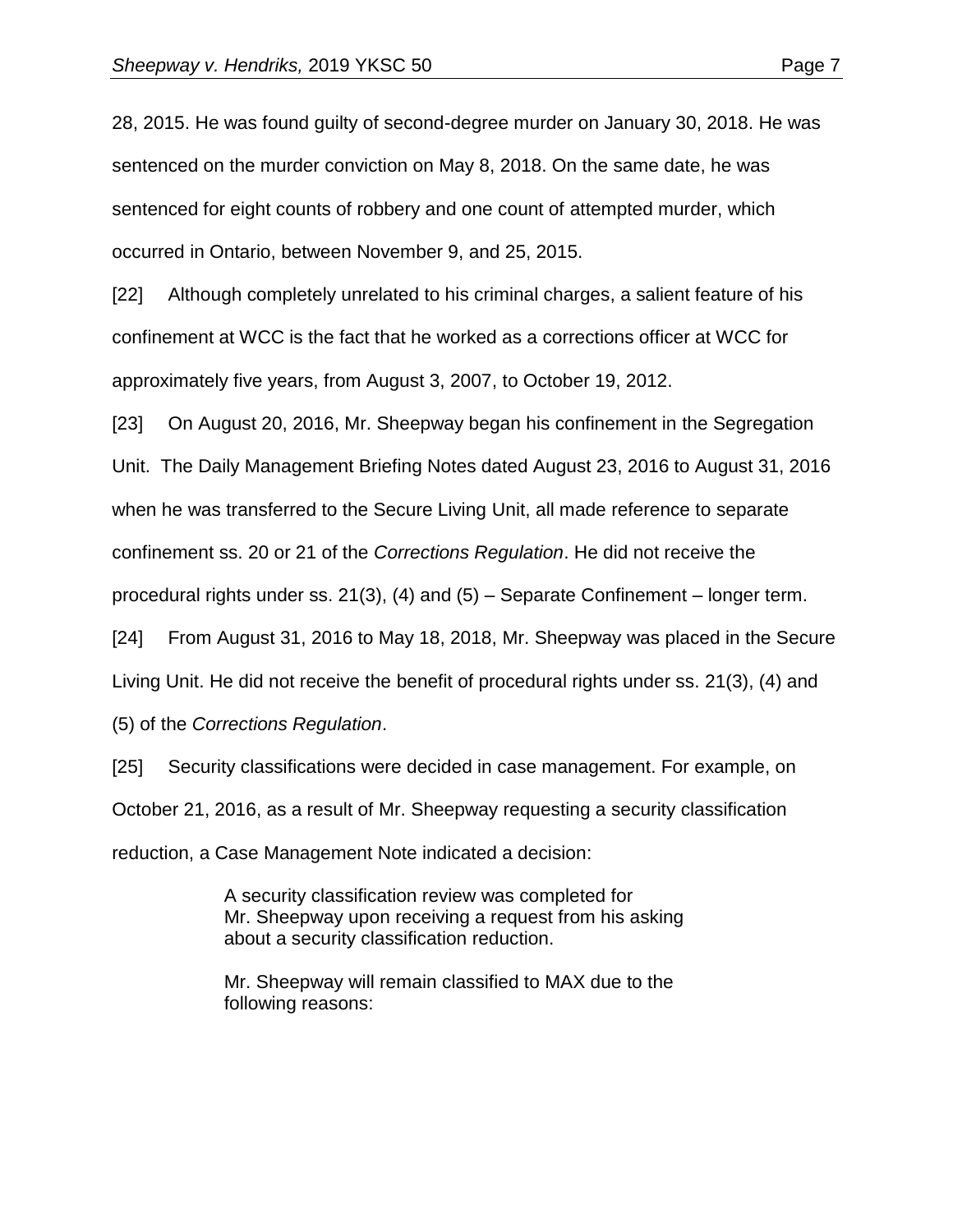Policy D4.1:

16.1 – the inmate is remanded in custody and the nature of his offence does not warrant the reduced rating as a Secure inmate:

16.4 – the inmate poses a high risk of attempting to escape; 16.5 – the inmate requires a high degree of supervision and control within the correctional centre;

Mr. Sheepway was provided, in writing, about the outcome of the review and the reasons he would remain classified as a MAX inmate.

[26] Mr. Curtis stated that Mr. Sheepway did not receive Secure Living Unit

Placement Forms following management reviews of his placement until April 7, 2017.

The delivery of the Secure Living Unit Placement Forms occurred following an

inspection by the Investigation and Standards Office ("ISO"). The ISO has specific

investigation powers pursuant to ss. 36 and 37 of the *Corrections Act*.

[27] On April 5, 2017, Mr. Sheepway made a Special Request for an inmate plan. On

April 7, 2017, Mr. Hendriks provided a Secure Living Unit Placement Form indicating

that WCC would continue to review progress but were not looking to move him out of

the Secure Living Unit. Another Special Request by Mr. Sheepway on April 5, 2017,

indicated that ISO directed that under its review pursuant to s. 42(4)(c) of the

*Corrections Regulation*, WCC was required to give Mr. Sheepway written reasons and

justification for his continuing placement in the Secure Living Unit. The ISO directions

were not part of the record but it does not appear that WCC disputed Mr. Sheepway's

reference to ISO directions, nor did WCC concede that the Secure Living Unit was

subject to Separate Confinement in ss. 20 or 21 of the *Corrections Regulation.*

[28] Mr. Sheepway signed some Secure Living Unit Placement Forms and did not sign others. Although there is some variation in the wording of the Placement Forms,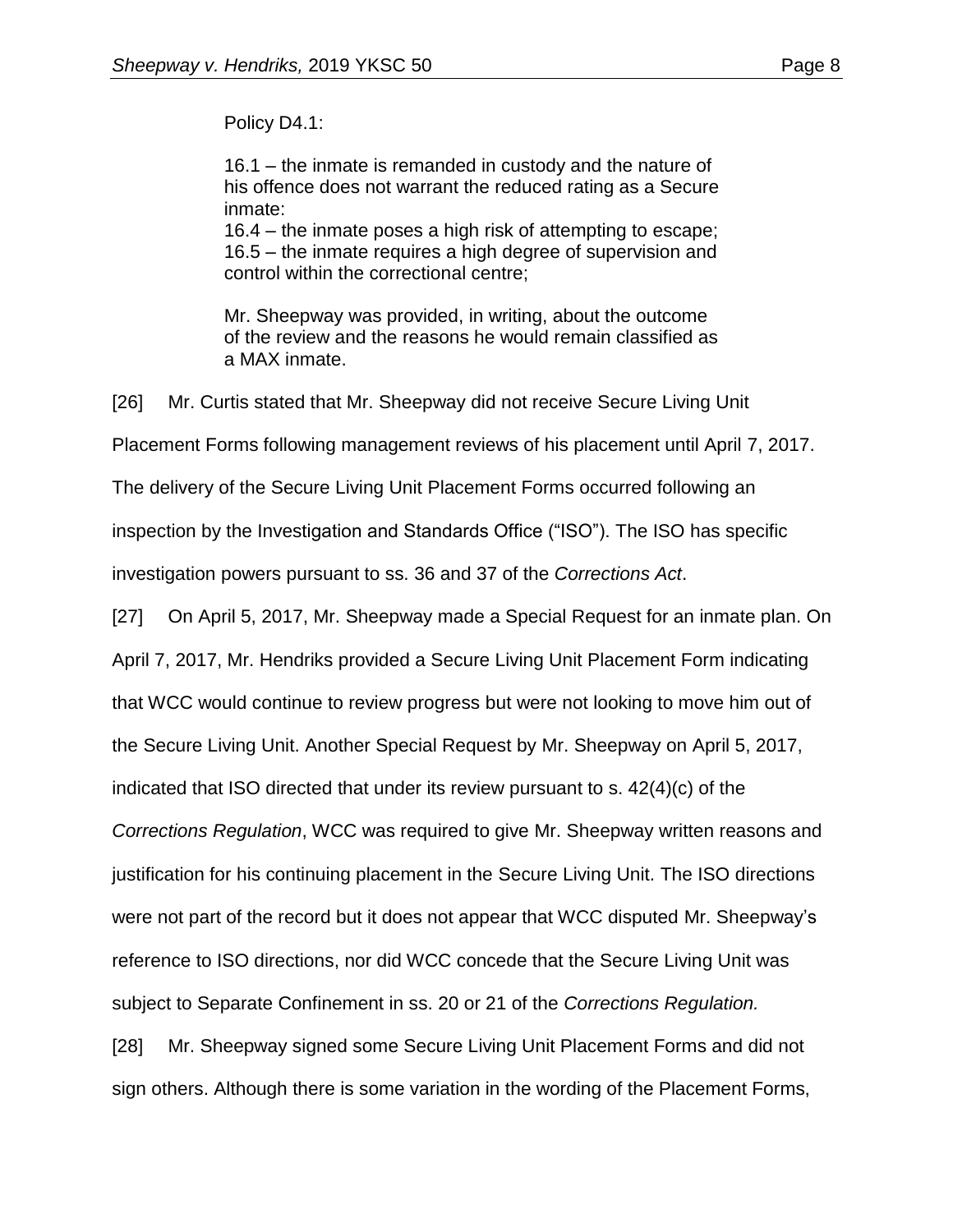the following on April 7, 2017, and July 19, 2017, which he signed, respectively are

#### typical:

You have been in custody since August 20<sup>th</sup>, 2016 and have serious charges and are awaiting trial in November of 2017. There are significant safety and security concerns to the facility that are unique to your circumstances as you were employed at this facility as a corrections officer and have intimate knowledge of the facility. In addition to this, there are safety and security concerns to your person given your previous employment and the nature of the charges which you are facing. In conversation with MCS HENDRIKS on April  $6<sup>th</sup>$ , 2017, this was discussed with you and it was explained to you. You advised that you understood that you would not be moved and that the only unit you would be interested in moving to would be Golf unit so that you could work in the kitchen. As a remanded inmate, you are aware only sentenced inmates have a case manager for plans and programs. As discussed, MCS HENDRIKS will provide you with a written response in relation to other options that may improve your circumstances in the Secure Living Unit.

…

You have been in custody since August 20<sup>th</sup>, 2016 and have serious charges and are awaiting trial in November of 2017. There are significant safety and security concerns to the facility that are unique to your circumstances as you were employed at this facility as a corrections officer and have intimate knowledge of the facility. In addition to this, there are safety and security concerns to your person given your previous employment and the nature of the charges which you are facing. In conversation with MCS HENDRIKS on April 6<sup>th</sup>, 2017, this was discussed and it was explained to you that you would not be moved. Since your last review with MCS HENDRIKS on June 5<sup>th</sup>, you have been challenging unit officers in a passive resistive manner despite efforts to improve conditions and privileges in the Secure Living Unit. MCS HENDRIKS has reviewed special requests,38969, 38970, 39093. These were submitted on June 17<sup>th</sup> and responses will be given to you in a separate memo. You have mentioned deterioration of your mental health during your incarceration. You have been provided counselling services and WCC will continue to support this. MCS HENDRIKS has also advised you that there may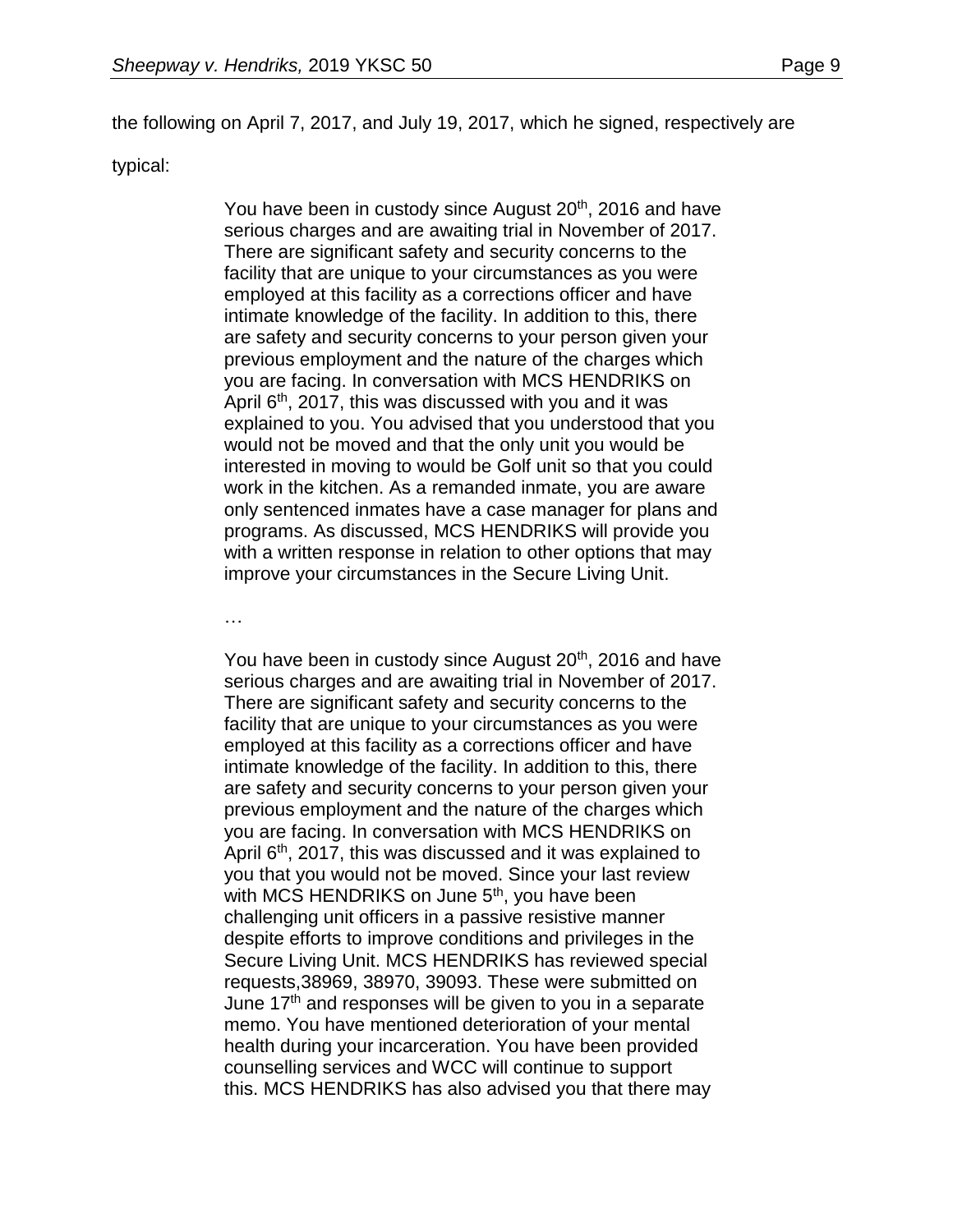be less restrictions for you in another facility and that you might consider requesting a transfer to another institution while you await your trial. You were advised that could submit a special request for consideration if you want to explore this option. To date, no such request has been received.

[29] In his affidavit, Mr. Hendriks considerably amplified the reasons for

Mr. Sheepway's confinement in the Secure Living Unit.

[30] Each Secure Living Unit Placement Form has a Special Instruction section,

which generally checked the boxes indicating normal clothing and bedding, normal

meals, Fresh Air, Phone Calls, Television, Cell Searches, Secure Visits Only, Personals

as per policy and No Population Restrictions.

[31] There were no restrictions for "on" unit but as of July 20, 2017, handcuffs were

required for "off" unit. The July 21, 2017 Secure Living Unit Placement Form stated:

Further to your review on June 19, your placement form has been updated to show restraints, handcuffs, for any moves off the unit. In order to minimize the restrictiveness of these measures Segregation and Secure Living Unit are deemed to be one unit. Your placement and special instructions/protocols will be reviewed before the end of the day on Friday, July 21.

I understand that my placement in SLU will be reviewed regularly and I may be relocated based on operational requirement.

[32] Mr. Sheepway did not sign this Form.

[33] Mr. Sheepway states that he was never provided with the opportunity to make

meaningful submissions about why his extended confinement in the Secure Living Unit

was not necessary or to present alternatives.

[34] Mr. Sheepway and Mr. Hendriks have different views of his incarceration and I

will address their views separately.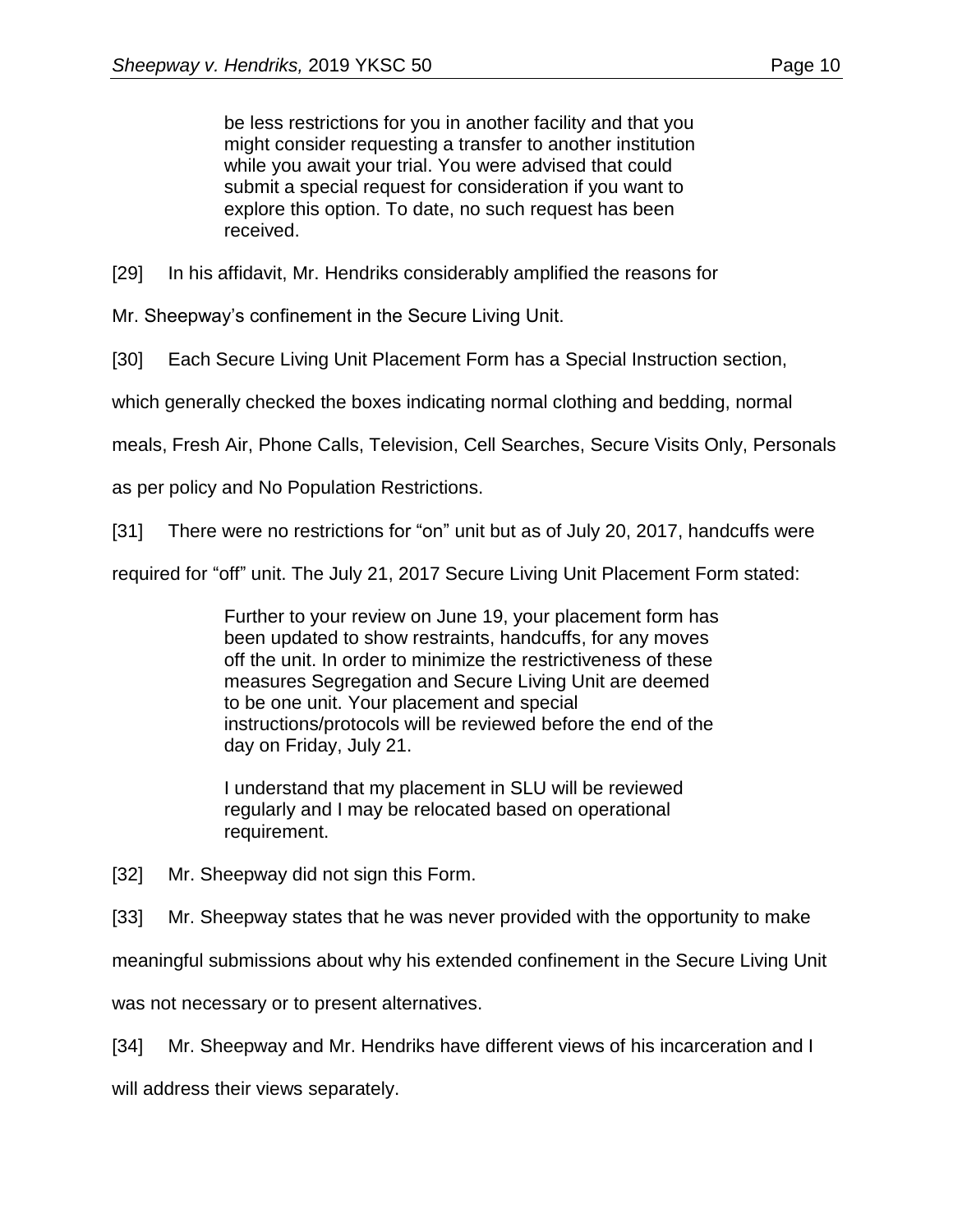#### **Mr. Sheepway's View**

[35] Mr. Sheepway states that the Secure Living Unit is the mirror image of the Segregation Unit. He states that the difference between the Segregation Unit and the Secure Living Unit is minimal except for the television in his cell and the access to a stationary exercise bike and later elliptical equipment in the common area.

[36] He acknowledges that when he was in the common area there was access to a concrete "fresh air" room approximately eight square metres which had a screened view of outside WCC with outside fresh air.

[37] He states that the time spent outside his Secure Living Unit cell in the common area fluctuated from 2 – 5 hours a day. He states that he had no meaningful contact with other inmates until his petition was filed on February 20, 2018. Prior to that date, he said he would have to yell at other inmates through their cell doors to establish communication, which was very difficult. After the filing of his petition, he states that his conditions in the Secure Living Unit improved dramatically and he had more opportunity to interact with other inmates outside his cell in the Secure Living Unit.

[38] Mr. Sheepway was not aware of any attempt whatsoever to integrate him into the general population of WCC for trial and observation despite his repeated requests.

[39] He also said he was not aware of any attempt to integrate him into individual activities or programs with the general population for trial and observation.

[40] He states that his mental state had significantly deteriorated while at WCC. He describes his behaviour as excellent with no attempt to escape, threaten staff or other inmates nor attempting to harm himself. He acknowledges some non-compliant behaviour with orders from correctional officers as a protest.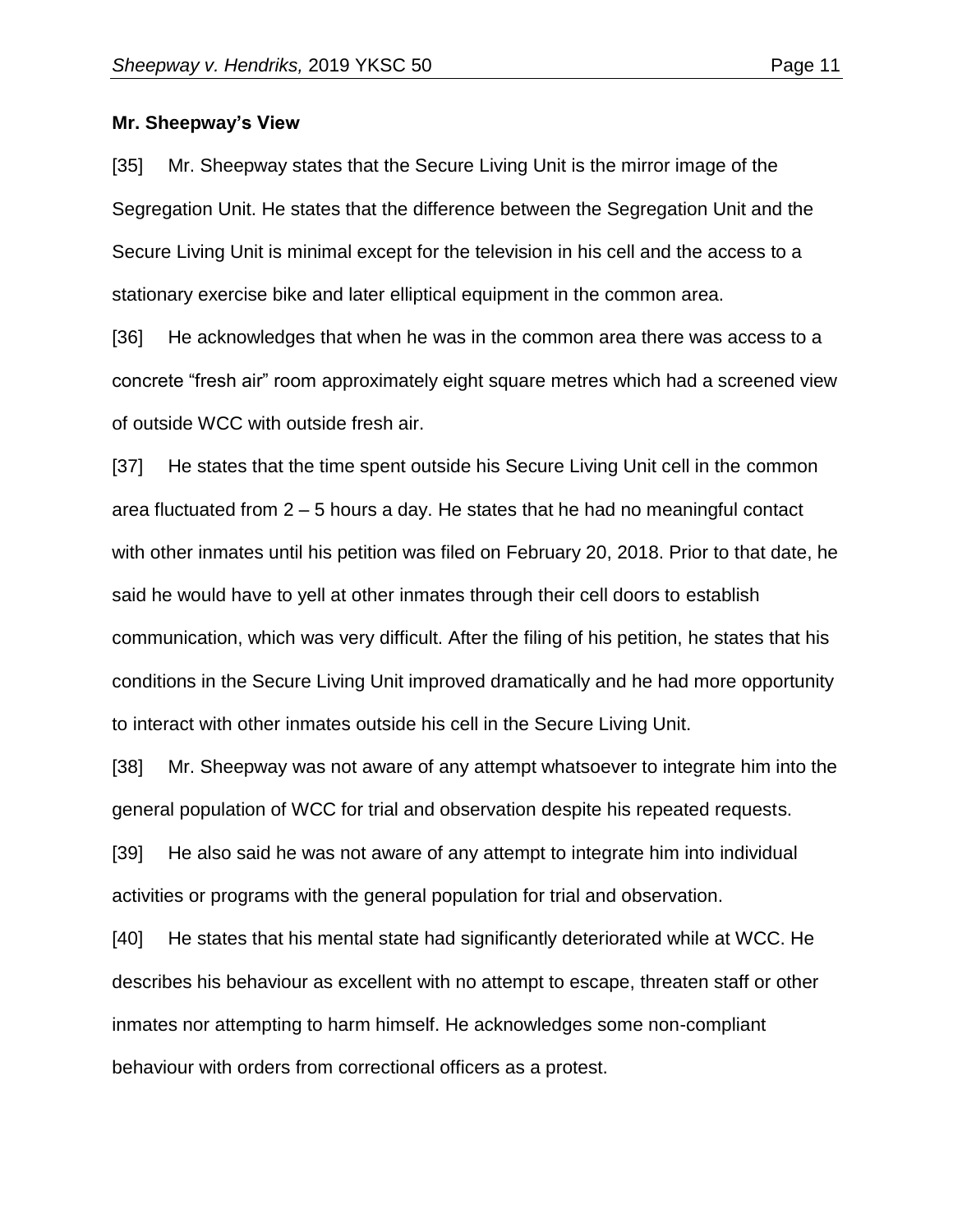[41] He also stated that being segregated and confined created feelings of despair and hopelessness as well as anger towards the correctional officers, WCC and authority generally, including the judicial system.

#### **Mr. Hendriks' View**

[42] Mr. Hendriks stated that Mr. Sheepway was able to spend between 3 – 6 hours out of his cell in the common area (described as "unlock time"). He stated that when Mr. Sheepway was the only inmate in the Secure Living Unit, he was allowed out of his cell for up to six hours a day. Telephones are located in the common area and Mr. Sheepway had unrestricted telephone access to his family and friends. There were also conversations with guards.

[43] Mr. Hendriks acknowledged that in September 2016 and part of December 2016, Mr. Sheepway was in the Secure Living Unit with incompatible inmates which meant he was unlocked alone which was at least 3 hours per day.

[44] Although the Daily Management Briefing on September 13, 2016, indicated Mr. Sheepway refused time out of his cell, on Monday, October 31, 2016, and November 17, 2016, he clearly indicated a desire to be confined with the other inmates in the general population. Mr. Hendriks, in his affidavit, gave a general picture that there were times when Mr. Sheepway would be on unlock times alone and with Mr. Barbier and others but it was subject to compatibility and changed on a regular basis.

[45] On one occasion, Mr. Sheepway was assaulted by a fellow inmate who learned of Mr. Sheepway's previous employment at WCC. From that point on they were categorized as incompatible.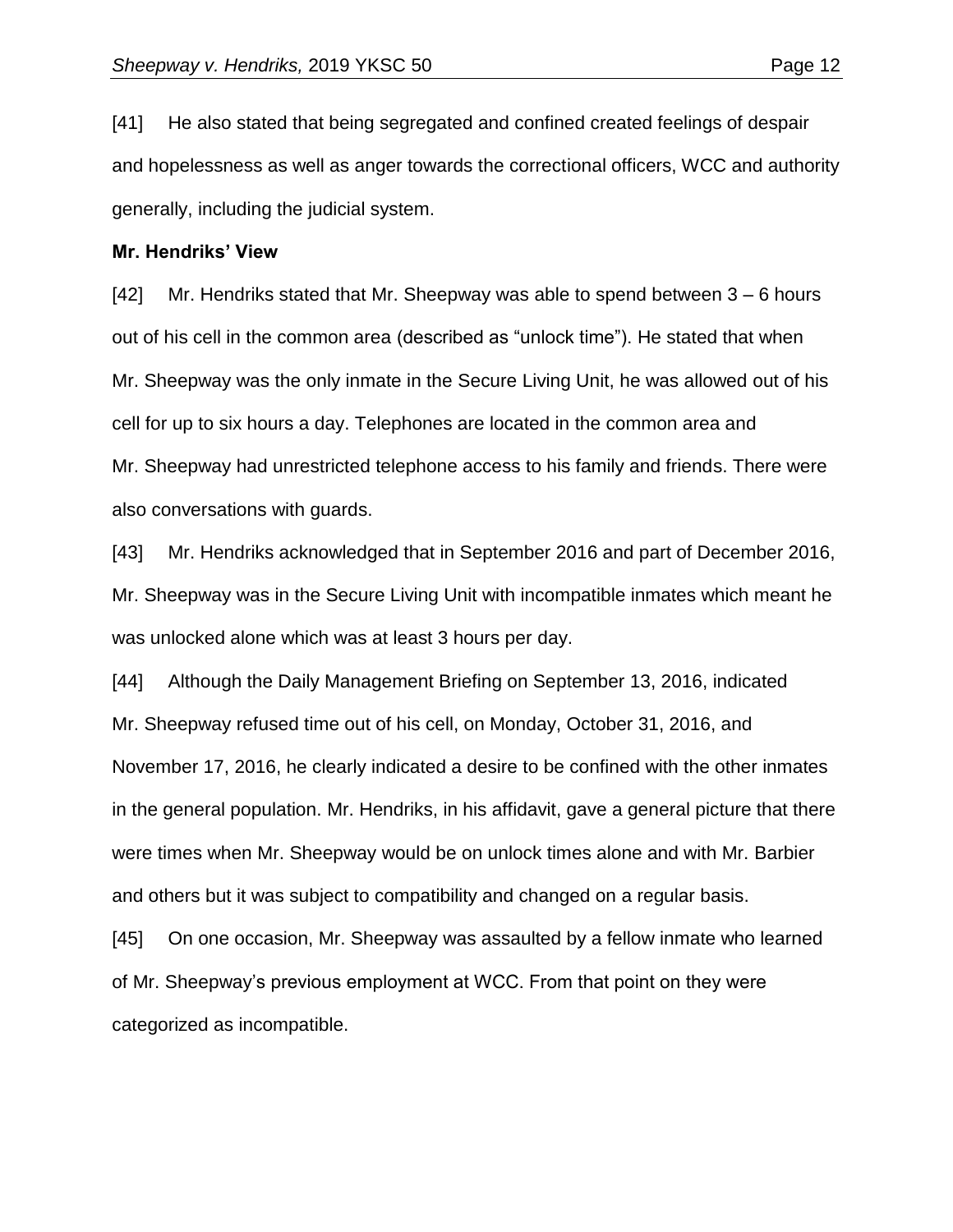[46] On April 7, 2017, Eric Hendriks advised Mr. Sheepway that he would not be leaving the Secure Living Unit while he was still on remand. But Mr. Hendriks noted that Mr. Sheepway was pleased with the exercise bike and was advised there would be an elliptical if possible. Mr. Sheepway also agreed to counselling with Nicole Bringsli, a clinical psychologist.

[47] On May 26, 2017, Eric Hendriks met Mr. Sheepway and they discussed the idea of transferring to another facility. Mr. Sheepway was reminded to put in a Special Request, although Mr. Hendriks stated that Mr. Sheepway could not be transferred to another institution while he was on remand.

[48] On June 1, 2017, Mr. Sheepway and another Secure Living Unit inmate were described as "rapidly going downhill" by a correctional officer.

[49] Mr. Sheepway acknowledged that he had visits with his mother when she was in Whitehorse which amounted to about ten visits over his entire incarceration. Some visits were over glass and some were open visits.

[50] Mr. Sheepway also had visits with his children every other week initially but the frequency was reduced by their guardian and not WCC.

[51] Mr. Sheepway declined to see the religious visitor available to inmates but he did have visits from Dr. Heredia, the psychiatrist and Nicole Bringsli, as previously noted. Mr. Sheepway saw Ms. Bringsli twice a month and expressed in court that he would have preferred to see Ms. Bringsli on a daily basis. Mr. Sheepway met with Nicole Bringsli approximately 17 times during his incarceration in the Secure Living Unit.

[52] Mr. Hendriks stated that there were many times that Mr. Sheepway did not come out of his cell during unlock time when he had compatible inmates to socialize with.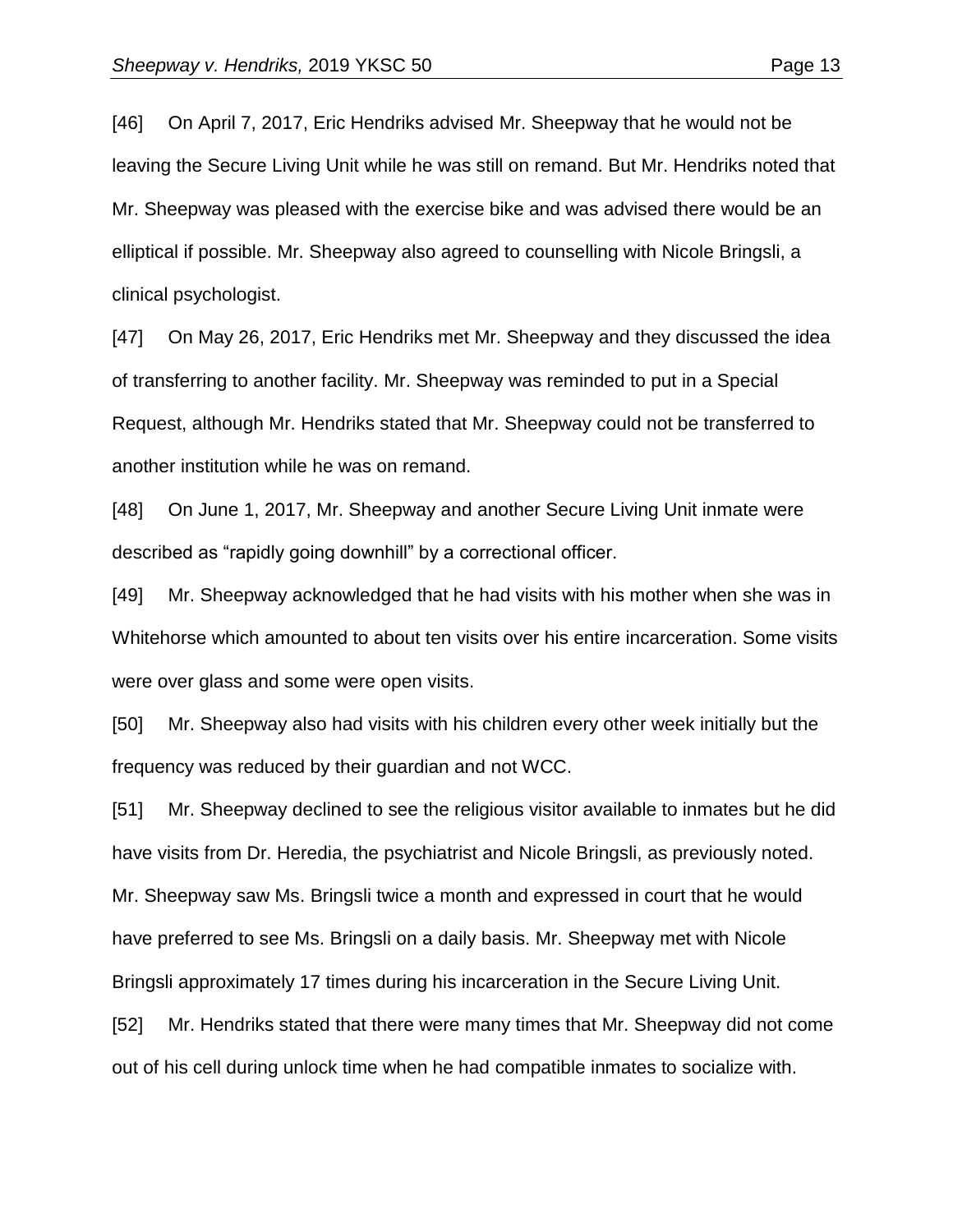Mr. Sheepway agreed but said there was nothing to do and having his door open just meant a bigger empty room with inmates WCC considered compatible. Mr. Sheepway said merely being compatible, meaning no conflict, did not result in meaningful socialization.

[53] Mr. Hendriks also stated that efforts were made to provide programming to Mr. Sheepway. Nicole Bringsli attempted to have follow-up counselling from Alcohol and Drug Services, who had previously counselled Mr. Sheepway. Alcohol and Drug Services decline to provide counselling.

[54] Mr. Hendriks stated that Mr. Sheepway declined to take part in a 12-step substance abuse program. He met a Yukon College course instructor but did not pursue a course. He declined to take part in a dog therapy counselling program with a psychologist. He did take part in a smudging ceremony but was suspended for smoking sage. He refused to smudge under supervision.

[55] Mr. Sheepway did use the exercise bike periodically and requested an elliptical machine which was made available to inmates in the Secure Living Unit.

[56] He also started a job to clean the common area of the Secure Living Unit on October 19, 2016, for which he received remuneration that could be used at the canteen.

#### **DR. LOHRASBE'S REPORT**

[57] There are no reports in evidence from Dr. Heredia, the psychiatrist, or Ms. Bringsli, the clinical psychologist.

[58] Dr. Lohrasbe, a forensic psychiatrist, interviewed Mr. Sheepway on August 6, 2017, to address his mental state at the time of the homicide on August 28, 2015. His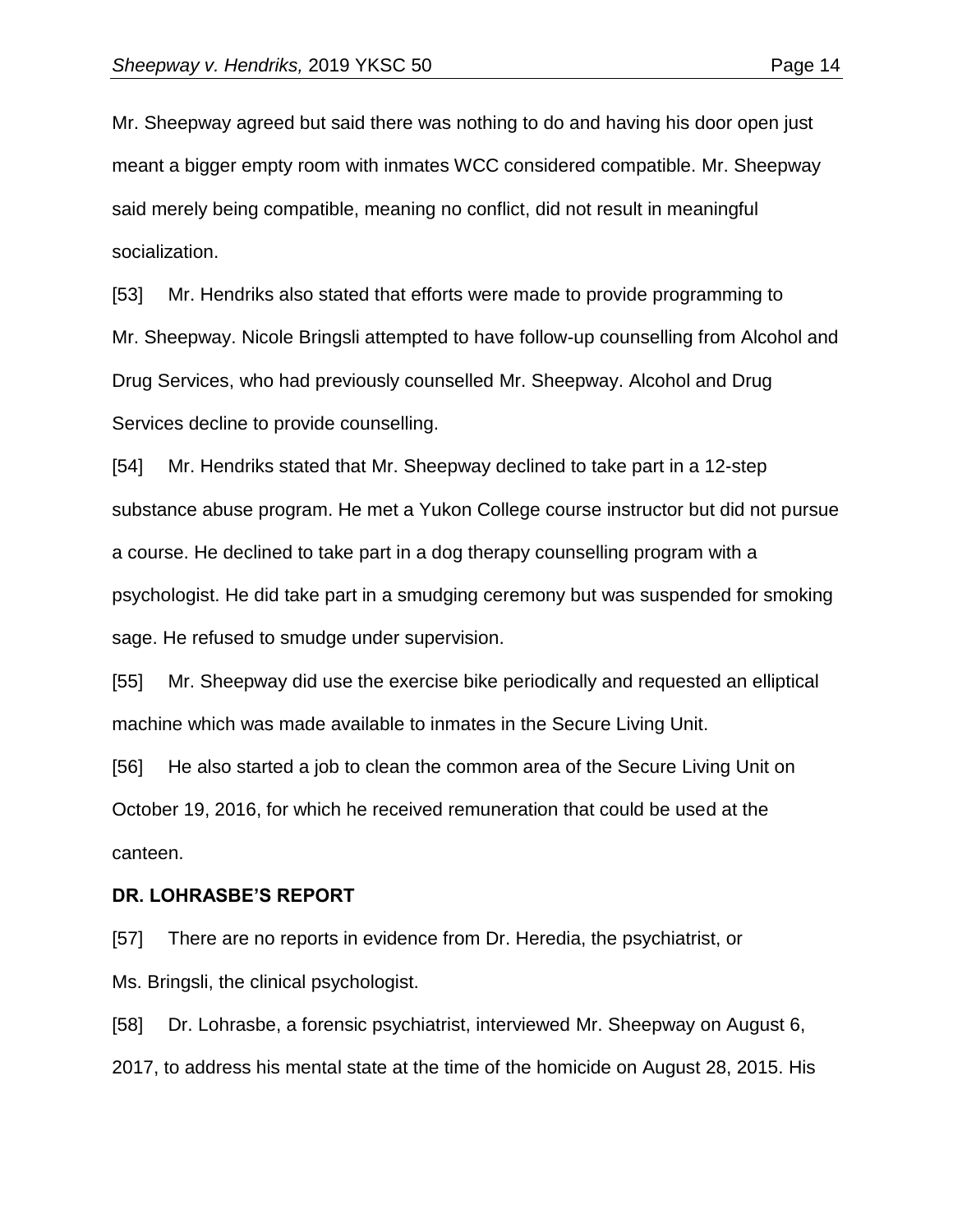report dated August 31, 2017, did not focus on Mr. Sheepway's mental state during incarceration and was not filed in this case. Dr. Lohrasbe interviewed Mr. Sheepway again at WCC on February 14, 2018, for a little over two hours to focus on the impact of him being incarcerated "in relative isolation (whether termed segregation or otherwise)", using Dr. Lohrasbe's words.

[59] Dr. Lohrasbe begins with the general principle that it is now well-established that prolonged periods of isolation can lead to a host of negative consequences for any person's mental health.

[60] He states that external and internal variables influence the kind and degree of mental health consequences. External variables are things like the physical layout of the cell, lighting, cleanliness, facilities, time outside the cell per day, frequency and duration of contact with other people including other offenders, visiting family, or correctional officers or health professionals. Internal variables are the pre-existing vulnerabilities of the offender.

[61] Dr. Lohrasbe then states that it is universally recognized that pre-existing psychiatric disorders render the individual especially susceptible to the negative effects of isolation. Ironically, Dr. Lohrasbe states that the very people most likely to be negatively impacted by isolation are those whom it is the most difficult to clearly demonstrate that isolation was the direct cause of subsequent symptoms.

[62] Dr. Lohrasbe then sets out the three "widely recognized principles" in the literature on the effects of isolation:

- 1. Necessity: Given the well-known negative consequences, use as a last resort.
- 2. Selectivity: Especially avoid with those who have preexisting mental vulnerabilities.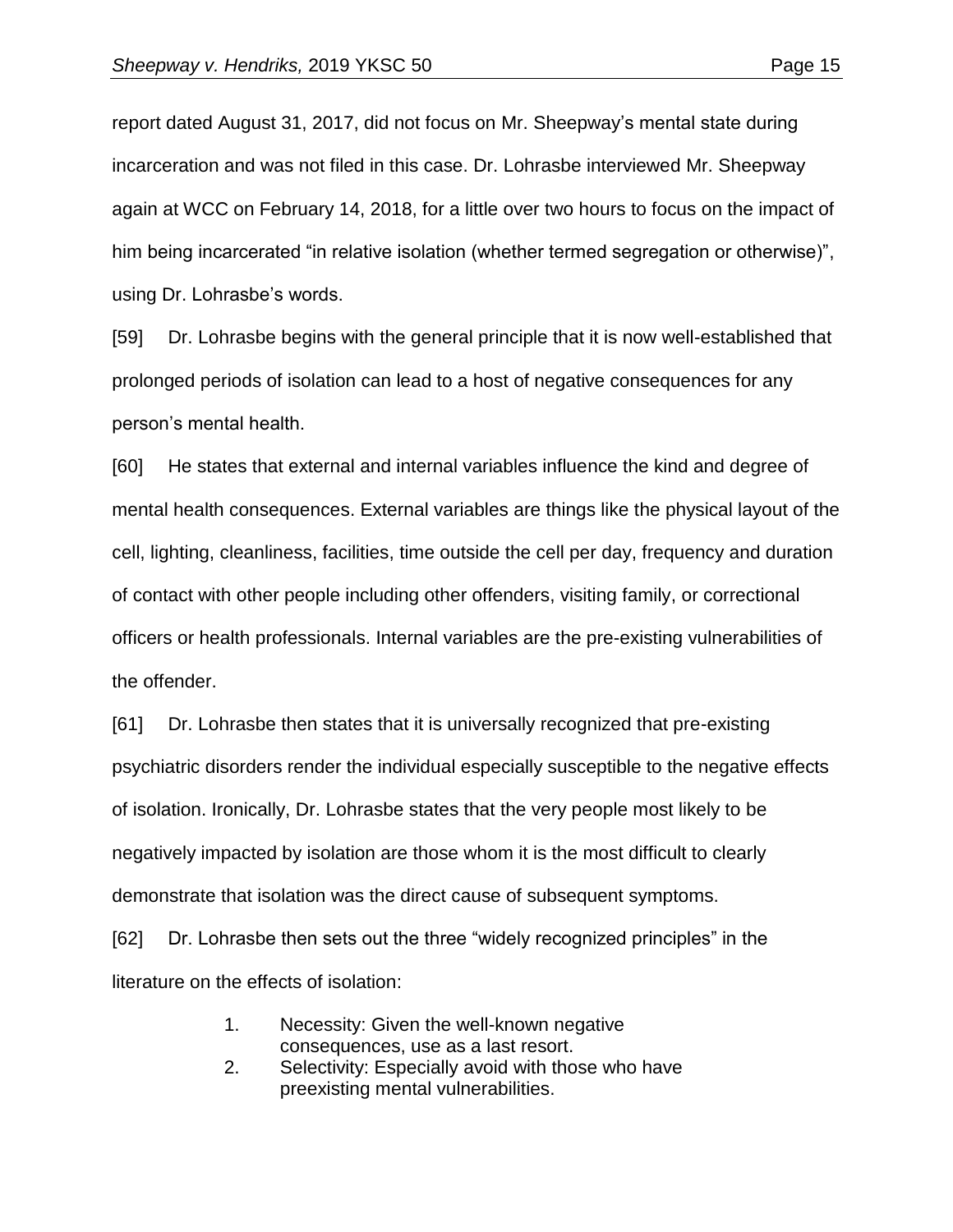- 3. Duration: Keep as short as possible, since longer periods of isolation are much more likely to have severe and longstanding negative effects on the offender's mental health. (Lohrasbe's report, p. 2)
- [63] Dr. Lohrasbe gives an excellent overview of the Secure Living Unit and

Mr. Sheepway's placement in it:

Mr. Sheepway told me that he is housed on a unit with seven cells, five of which can be double bunked and hence up to 12 inmates can be housed. Over the period of his stay at WCC, the numbers have typically been lower and on the date that I interviewed him there were only three inmates on the unit. However, during the first six to eight months of in incarceration at WCC the unit was full much of the time. Mr. Sheepway stated that WCC does not officially designate his unit as segregation but rather a 'secure/special living unit' or SLU. From his point of view however, other than access to a TV, *"nothing's different here from segregation"*.

…

Once in the central common room, Mr. Sheepway can approach the cell of any other offender if he wishes and have a conversation through the bars. Currently, since there are only three inmates on his unit, he is let out into the main central room two or three times a day, for one or two hours on each occasion. There is no fixed schedule. Correctional officers do a visual check of inmates in their cells every 30 minutes.

Mr. Sheepway continues to see Nicole Bringsli roughly every second week for an hour. He sees Dr. Heredia every second or third week for a much shorter period of time, typically to review his medications (which remain the same, Seroquel, an antipsychotic and Pristiq, an antidepressant). He continues to be grateful for his medications as they help him sleep and he continues to want to sleep away as much of the day as he can. He typically gets 12 hours of sleep every night. (Dr. Lorhasbe's report, pp. 2 – 3)

[64] Dr. Lohrasbe concludes with his opinion that, at the time of his incarceration,

Mr. Sheepway's cannabis and cocaine dependence dominated his mental state plus the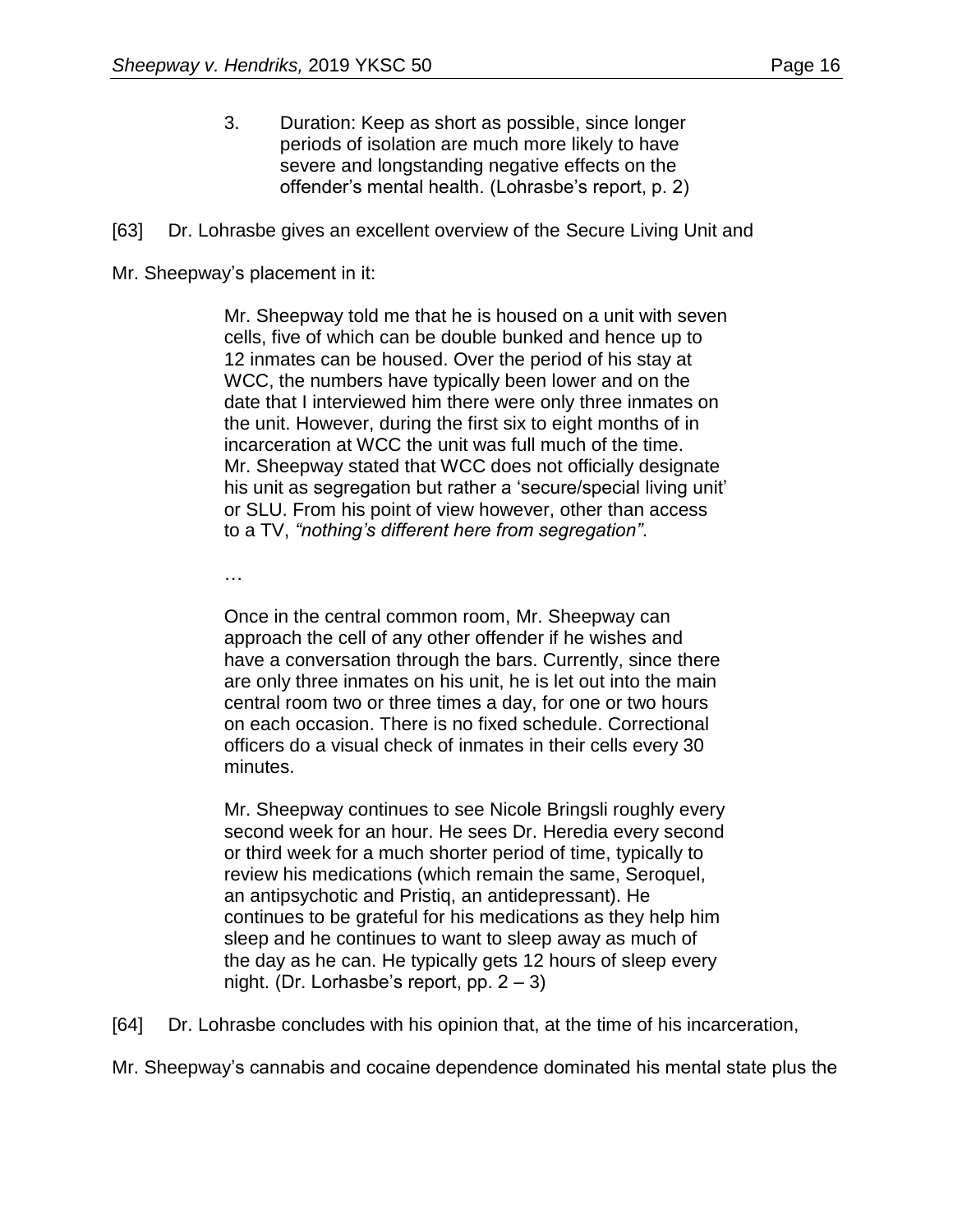additional diagnosis of anxiety, and depressive or personality dysfunction. He

acknowledged that WCC recognized this diagnosis and provided regular contact with a

psychologist and psychiatrist.

[65] He was unable to tease out the effects of isolation on his pre-existing

vulnerabilities or the effects of isolation from the effects of incarceration itself. He

reported that Mr. Sheepway's intermittent suicidal ideation has declined in intensity.

[66] Dr. Lohrasbe concluded, at p. 4 of his report:

He currently suffers from anxiety, depression, despair and suicidal thoughts, but those symptoms predate his incarceration. What is new and specific to his current placement are the particular manifestations of reactive anxiety with features of panic attacks and PTSD, which he endures during the screaming and banging by an agitated inmate. Loss of motivation and a sense of meaninglessness also predate his incarceration, and can be a manifestation of incarceration itself, but isolation can make them worse.

In my view, returning to the basic principles is a reasonable approach to exploring what additional and needless harm to Mr. Sheepway's mental health could have been avoided if he had not been place[d] in relative isolation for the better part of two years. That is:

Necessity; was it used as a last resort? Selectivity; given that his pre-existing mental vulnerabilities were recognized and he was seen by Dr. Heredia and prescribed psychoactive medications not long after admission, were any alternatives explored? Duration; was it necessary to keep him in relative isolation for all of his stay? (my emphasis)

[67] Generally speaking the discrepancies in the evidence of Mr. Sheepway

compared to Mr. Curtis and Mr. Hendriks can be explained by the fact that

Mr. Sheepway relied upon his memory and Mr. Curtis and Mr. Hendriks had the

advantage of the recorded notes of correctional officers. Thus, where Mr. Curtis and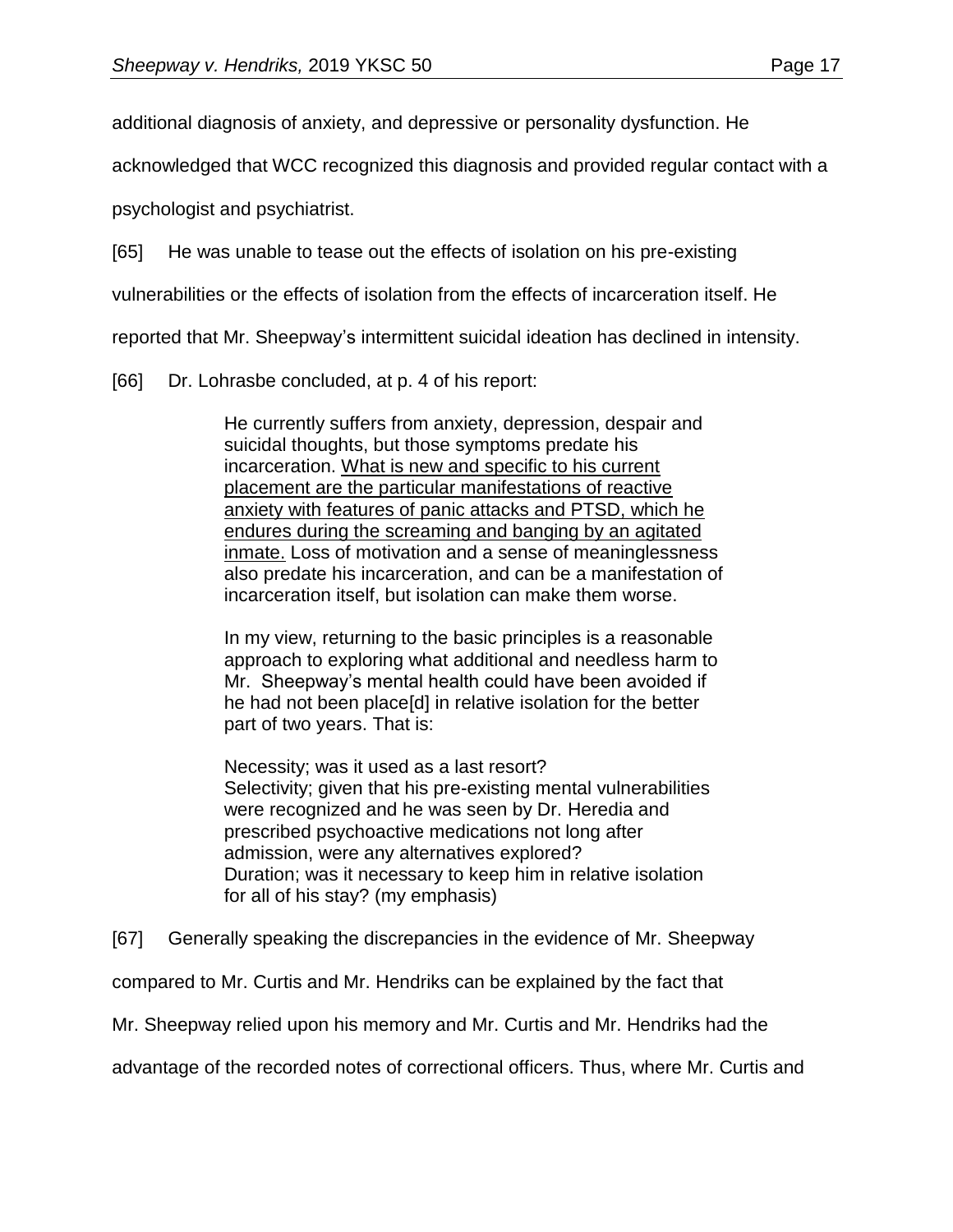Mr. Hendriks had written records to rely upon, I generally accept their presentation of facts. On the other hand, I accept Mr. Sheepway's subjective view of the impact of segregation and the Secure Living Unit on his mental health.

- [68] I find the following facts:
	- 1. From my observation on a view of the Segregation Unit and the Secure Living Unit, the physical configuration of the Units are similar. It is the unlock times that differ. The unlock time out of the inmate's cell in the Segregation Unit is limited to two hours while the unlock time in the Secure Living Unit varies but may be three to six hours. The major difference is that the cells in the Secure Living Unit have a small television screen which are not in the cells in the Segregation Unit.
	- 2. Mr. Sheepway was confined in the Segregation Unit for the first two weeks of his incarceration at WCC and did not receive any written reasons for his placement.
	- 3. From August 31, 2016, to May 18, 2018, Mr. Sheepway was incarcerated in the Secure Living Unit. He did not receive Secure Living Unit Placement Forms until April 7, 2017.
	- 4. In the Secure Living Unit, Mr. Sheepway had days when he had no inmate contact and days when he had inmate contact. At all times in that timeframe, he had access to a common room, telephone, exercise equipment, shower and secure access to fresh air but not necessarily with other compatible inmates. He also had visits with his mother, his children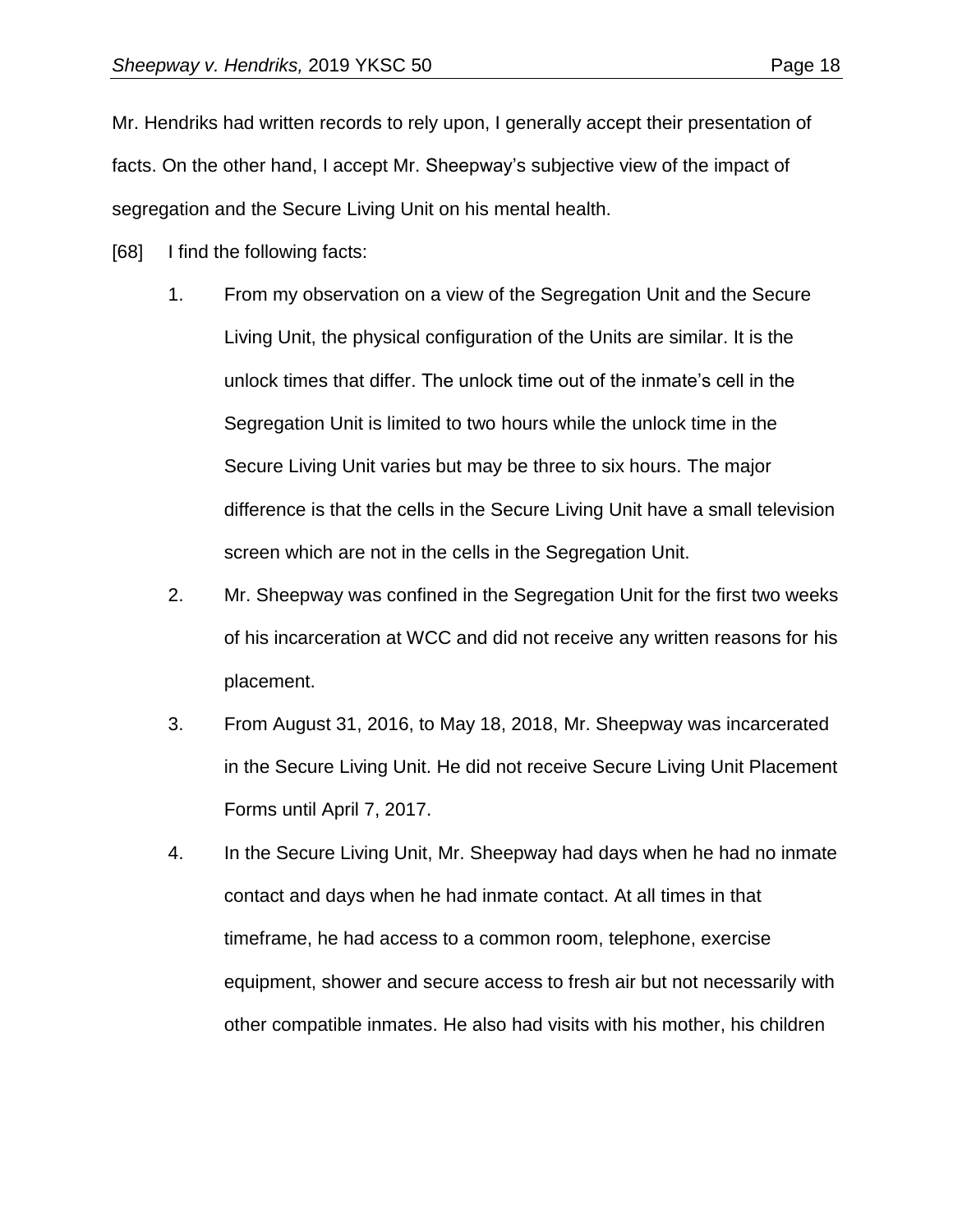and access to a psychologist and psychiatrist, the latter prescribing medication.

- 5. It is now well-established that prolonged periods of isolation can lead to negative consequences for any person's health. Pre-existing psychiatric disorders render individuals especially susceptible to the negative effects of isolation.
- 6. Mr. Sheepway entered WCC with cannabis and cocaine dependence, depressive or personality dysfunction and suicidal thoughts. WCC provided a psychiatrist to prescribe medication and a psychologist to meet with him. Both were beneficial to Mr. Sheepway.
- 7. At the time of Dr. Lohrasbe's report, dated March 15, 2018, Mr. Sheepway suffered from anxiety, depression, despair and suicidal thoughts which predated his incarceration. What is new are the particular manifestations of reactive anxiety with features of panic attacks and PTSD.
- 8. Subjectively, Mr. Sheepway stated that his mental health deteriorated significantly during his incarceration. Dr. Lohrasbe was unable to conclude that his "relative isolation" was the direct cause of his new symptoms, although he stated that it was universally recognized that pre-existing psychiatric disorders render an individual especially susceptible to the negative effects of isolation.
- 9. Although Mr. Hendriks discussed Mr. Sheepway's security status with him, WCC never followed the procedures in s. 21 or provided an appeal process.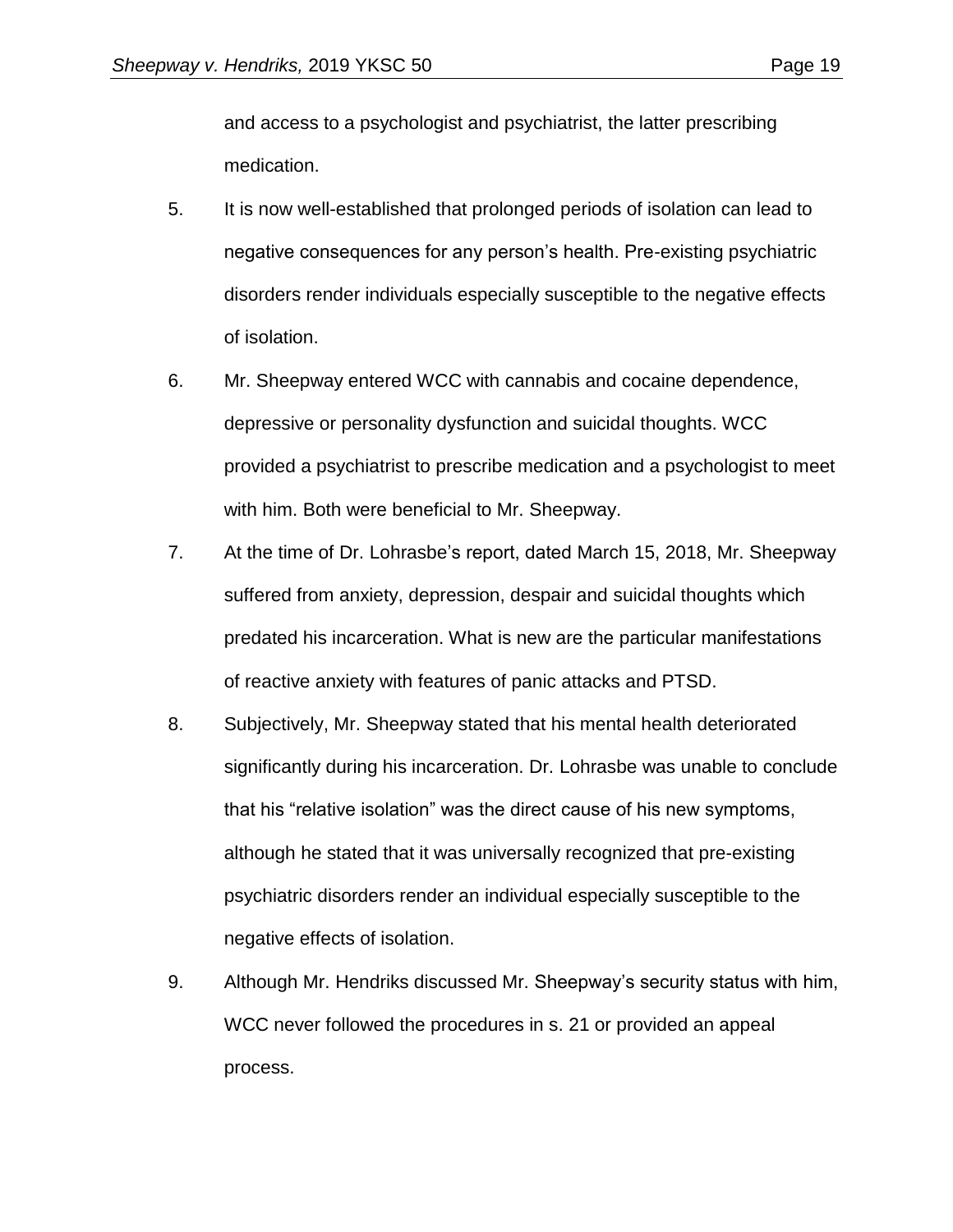# **THE LOUKIDELIS' WCC INSPECTION REPORT**

[69] David Loukidelis, Q.C., a lawyer, teacher and former Deputy Attorney General

and Deputy Minister of Justice of British Columbia, prepared an Inspection Report on

WCC in May 2018 for the Minister of Justice pursuant to s. 36 of the *Corrections Act*.

The mandate of Mr. Loukidelis was as follows:

The Inspector will inspect the policies and practices of the Whitehorse Correctional Centre which involve, affect or may impact the mental health of clients; the Inspection shall include but is not limited to the use by the Whitehorse Correctional Centre of separate confinement and segregation of clients with mental illnesses.

[70] The Inspector was clear that his assessment was not a legal analysis under the

*Charter of Rights and Freedoms.* He is not an expert in correctional security and neither

counsel wished to cross-examine him.

[71] However, Mr. Loukidelis' discussion under the heading "What is separate

confinement?" has relevance to the case at bar and I summarize his assessment from

pp.  $45 - 46$  of his report:

- 1. It is not the label that is attached to where someone is held but the conditions of confinement that matter.
- 2. The National Segregation Strategy for Corrections in Canada observed that Canadian courts refer to the separation of inmates from the general institutional population as segregation. Mr. Loukidelis adopts that definition for separate confinement in his report.
- 3. In the *United Nations Standard Minimum Rules for the Treatment of Prisoners* (the "Nelson Mandela Rules"), the term used is solitary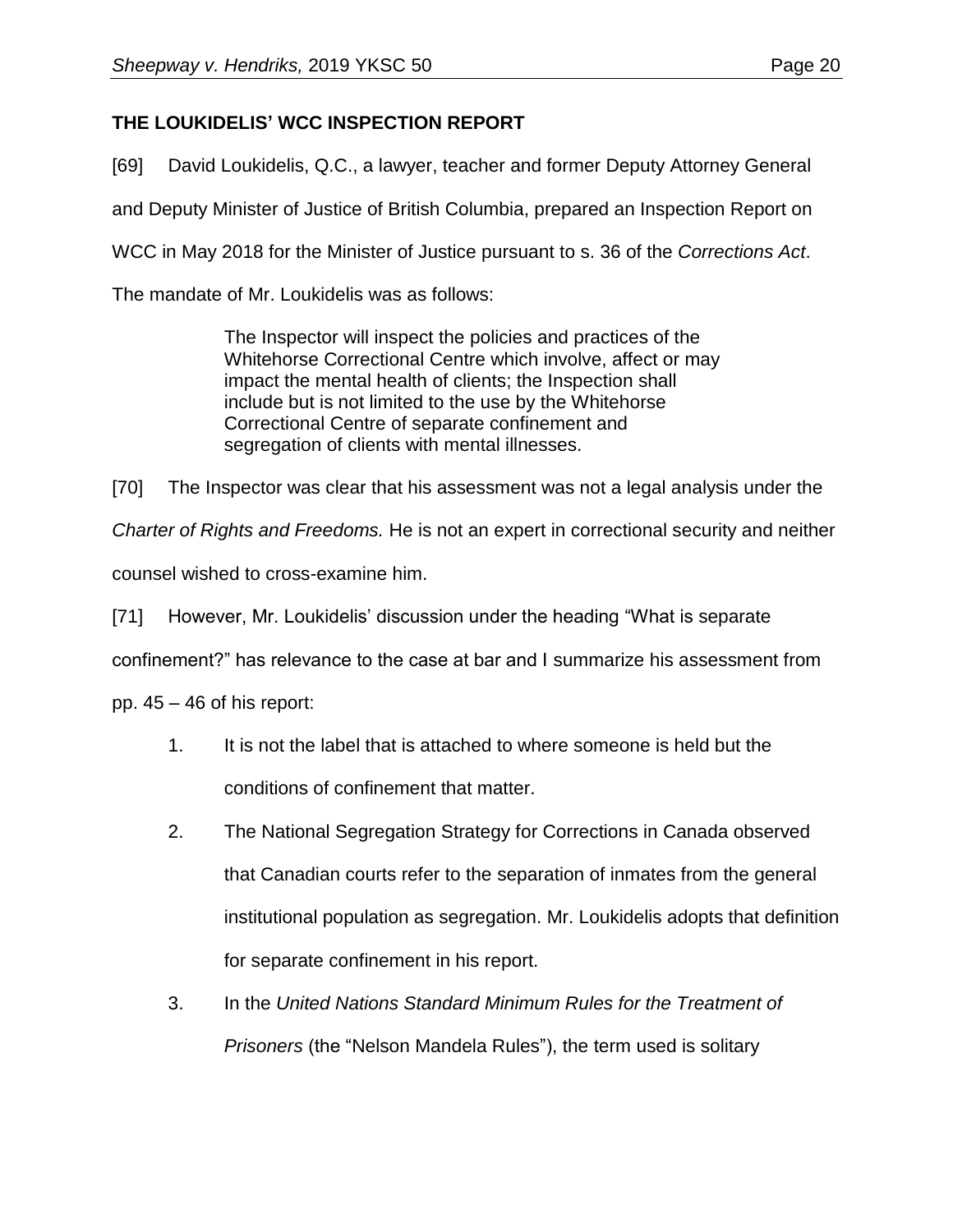confinement but it is defined by the conditions, i.e. confinement of prisoners for 22 or more hours a day without meaningful human contact.

4. He concludes that administrative separate confinement, whether short- or long-term amounts to solitary confinement.

[72] As Mr. Loukidelis did not explicitly refer to the Secure Living Unit in this section of his Report, with the agreement of counsel, I wrote to Mr. Loukidelis to question whether he would include the Secure Living Unit as "separate confinement". He replied in writing that Policy B4.6 together with other WCC policies "contemplated that an individual might be housed in the SLU under conditions amounting to what I considered to be 'separate confinement.'" Mr. Loukidelis confirmed that he examined the applicable laws and policies at WCC but he did not do a fact-finding investigation or review of the actual deployment of different forms of separate confinement at WCC.

### **THE LEGISLATION, REGULATION, AND WCC POLICY MANUAL**

#### **The** *Corrections Act*

[73] The *Corrections Act* begins with a statement of Principles of corrections according to which the *Act* and *Regulation* must be interpreted and administered. I would not describe the principles of correction as having equal weight as s. 2(a) states that the protection of society must be given paramount consideration in making decisions or taking any action under the *Corrections Act*. However, s. 2(g) requires the Corrections Branch to use the least restrictive measures with offenders consistent with the protection of the public, staff members and offenders. Section 2(h) states that discipline and restrictions imposed on offenders otherwise than by a court are applied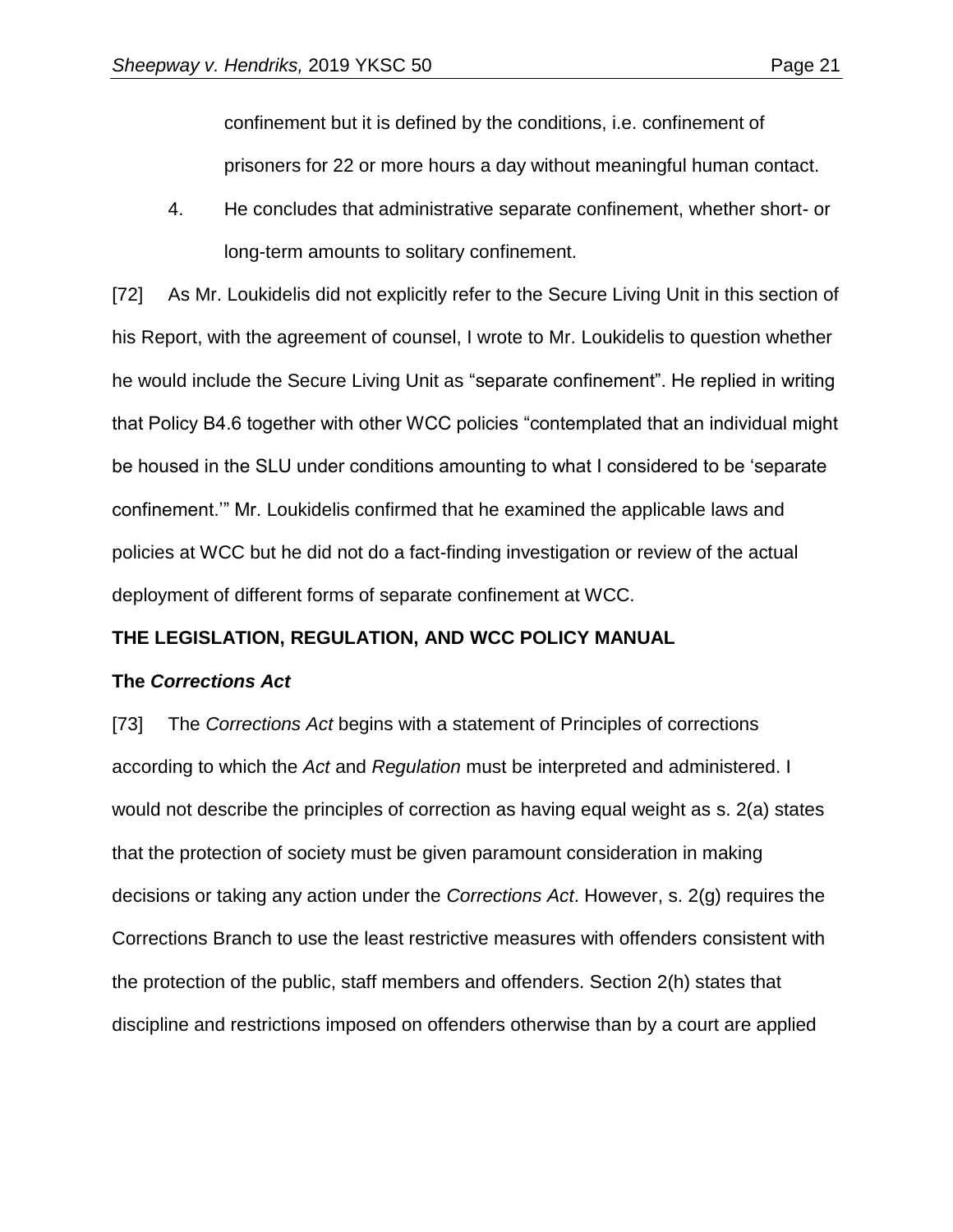by a fair process and with lawful authority, with access by the offender to an effective

review procedure.

[74] The *Corrections Act* does not refer to the words "Secure Living Unit". However,

s. 14 makes the person in charge of WCC responsible under the supervision of the

director of corrections, for among other things:

14(1) The person in charge is responsible, under the supervision of the director of corrections, for

(a)the safe, secure and efficient operation of the correctional centre;

…

### [75] Section 15 states that :

15(1) The person in charge must establish rules, not inconsistent with this Act and the Regulations and subject to the approval of the director of corrections, respecting the matters referred to in section 14 [duties of person in charge] which must include rules respecting

- (a) the conduct of inmates of the correctional centre;
- (b) activities of inmates of the centre; and

(c) other matters necessary or advisable for the maintenance of order and good management of the centre.

(2) The person in charge must inform inmates of the correctional centre of the rules of the centre.

(3) Inmates of a correctional centre must comply with the rules set by the person in charge. (my emphasis)

[76] Under the Power to make Regulations, s. 51 provides that the Commissioner in

Executive Council may make Regulations: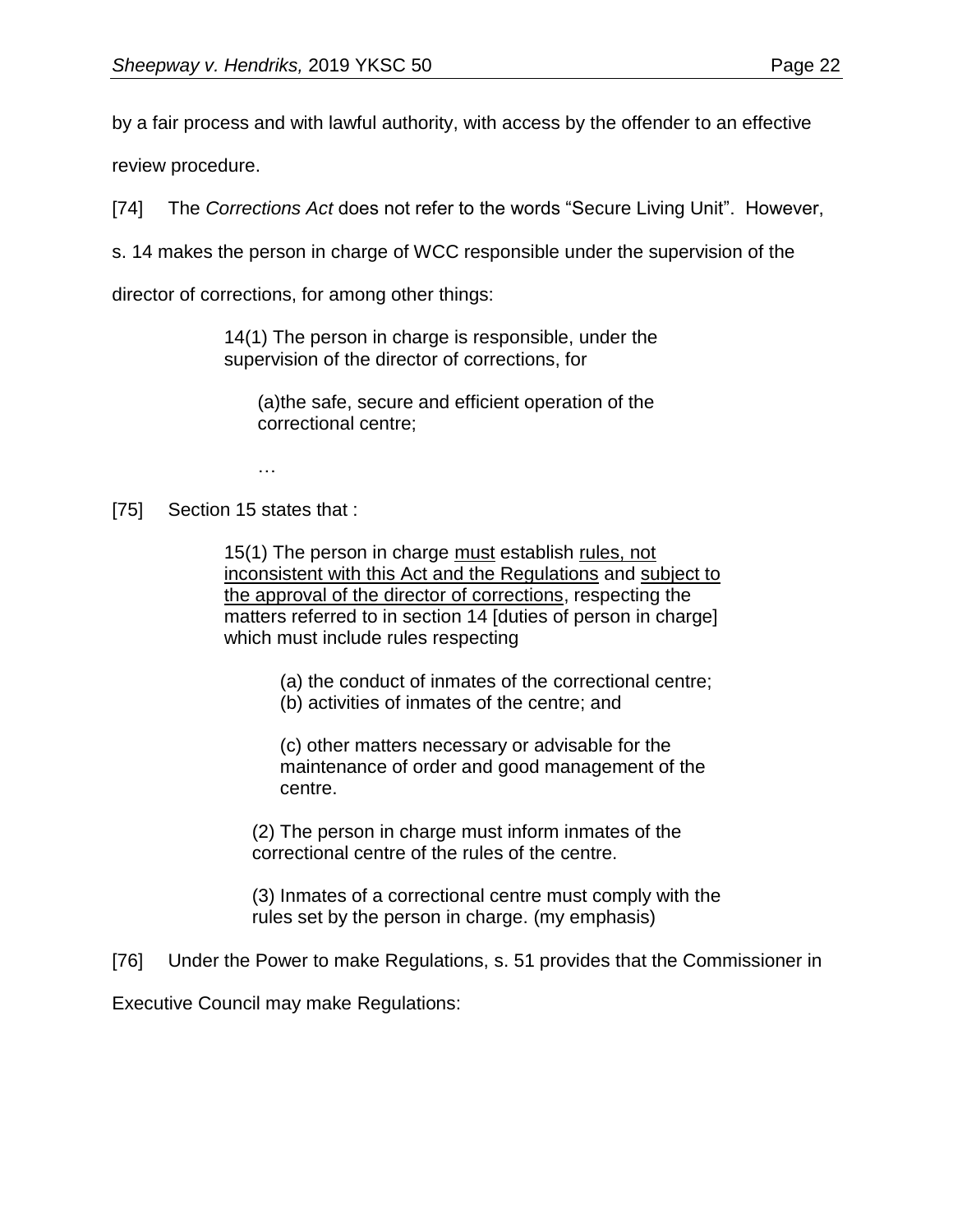…

(b) for the management, operation, and security of correctional centres;

…

(f) respecting the separate confinement or segregation of inmates;

…

(m) establishing rules governing the conduct of inmates in a centre, which may vary between centres;

(n) providing that an inmate's breach of a rule referred to in paragraph (m) is a matter in respect of which the inmate may be disciplined;

…

(t) establishing a process for review of a decision made in a disciplinary hearing, and the powers and duties of a person conducting the review;

…

(dd) respecting any other matter that the Commissioner in Executive Council considers necessary or advisable to facilitate the administration of this Act. (my emphasis)

### *The Corrections Regulation*

[77] The *Corrections Regulation* is divided into seven parts. For the purpose of this

court case, Part 4 entitled Custody of Inmate is relevant and is divided into Division 1

and 2.

[78] Division 1, subtitled Security Measures contains, s. 20 entitled Separate

Confinement – Short-Term and s. 21 entitled Separate Confinement – Longer-term.

[79] The person in charge may order an inmate to be confined separately if the

person in charge believes on reasonable grounds that the inmate: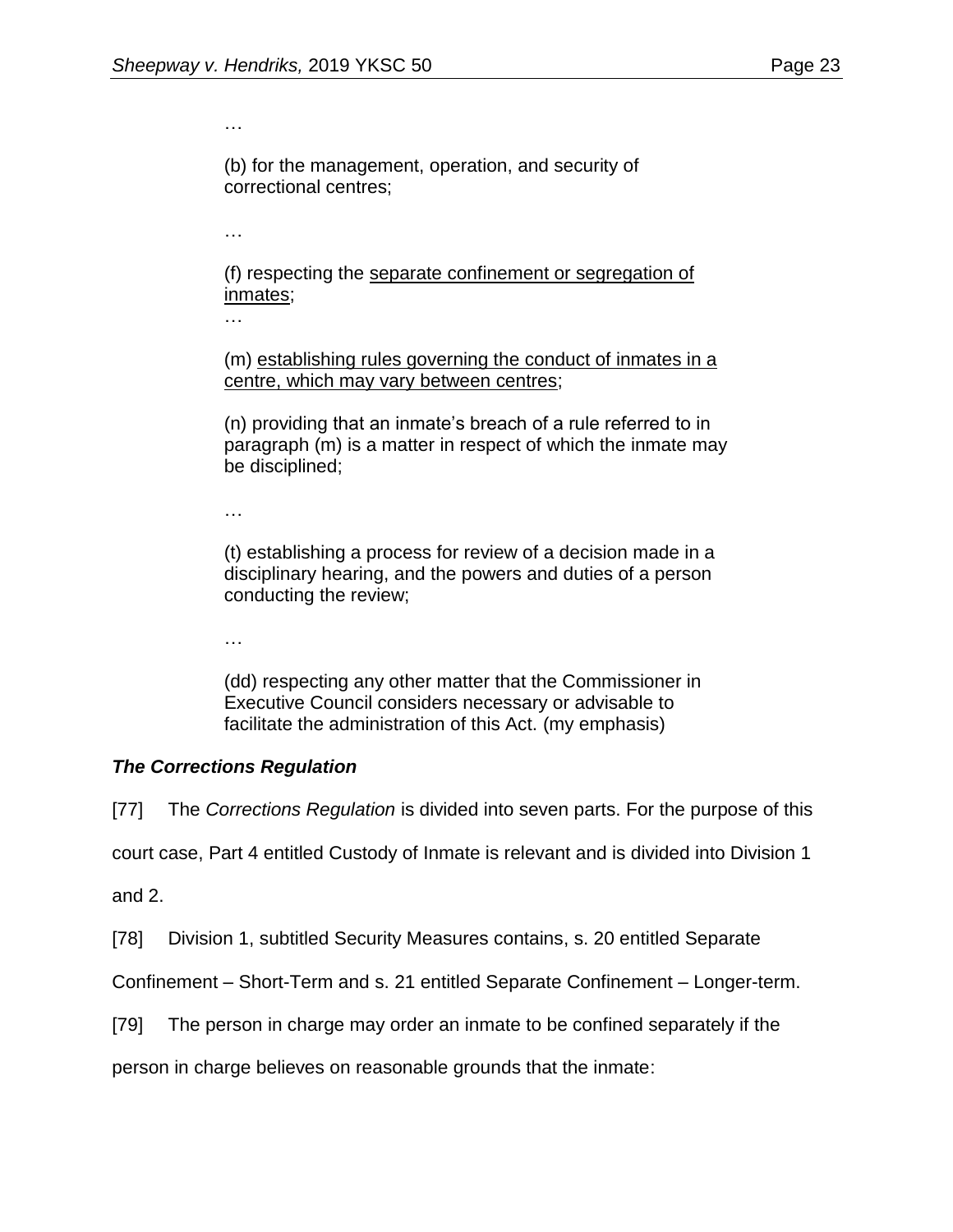…

(iii) is jeopardizing the management, operation or security of the correctional centre or is likely to jeopardize the management, operation or security of the correctional centre,

(iv) would be at risk of serious harm or is likely to be at risk of serious harm if not confined separately,

(v) must be confined separately for a medical reason, or

(vi) suffers from a mental illness;

[80] Section 20(2) requires the person in charge to release the inmate confined

separately within 72 hours of the commencement of the confinement.

[81] Section 20(4) requires the person in charge to give notice to the person confined separately of the reasons for separate confinement.

[82] Section 21(1), separate confinement – longer-term, states that the person in

charge may extend the short-term confinement for one or more periods of not longer

than 15 days each as the review takes place before the inmate is released from

separate confinement.

[83] Section 21(3) requires the person in charge in a situation of separate

confinement – longer-term to give the inmate notice in writing of the reason for the long-

term confinement, the duration of it and give the inmate a reasonable opportunity to say

why the separate confinement should not continue or be for a shorter period of time.

[84] Section 21(4) requires written reasons to be given to the inmate after considering the inmate's submissions.

[85] Section 23 empowers the person in charge to terminate the separate confinement at any time.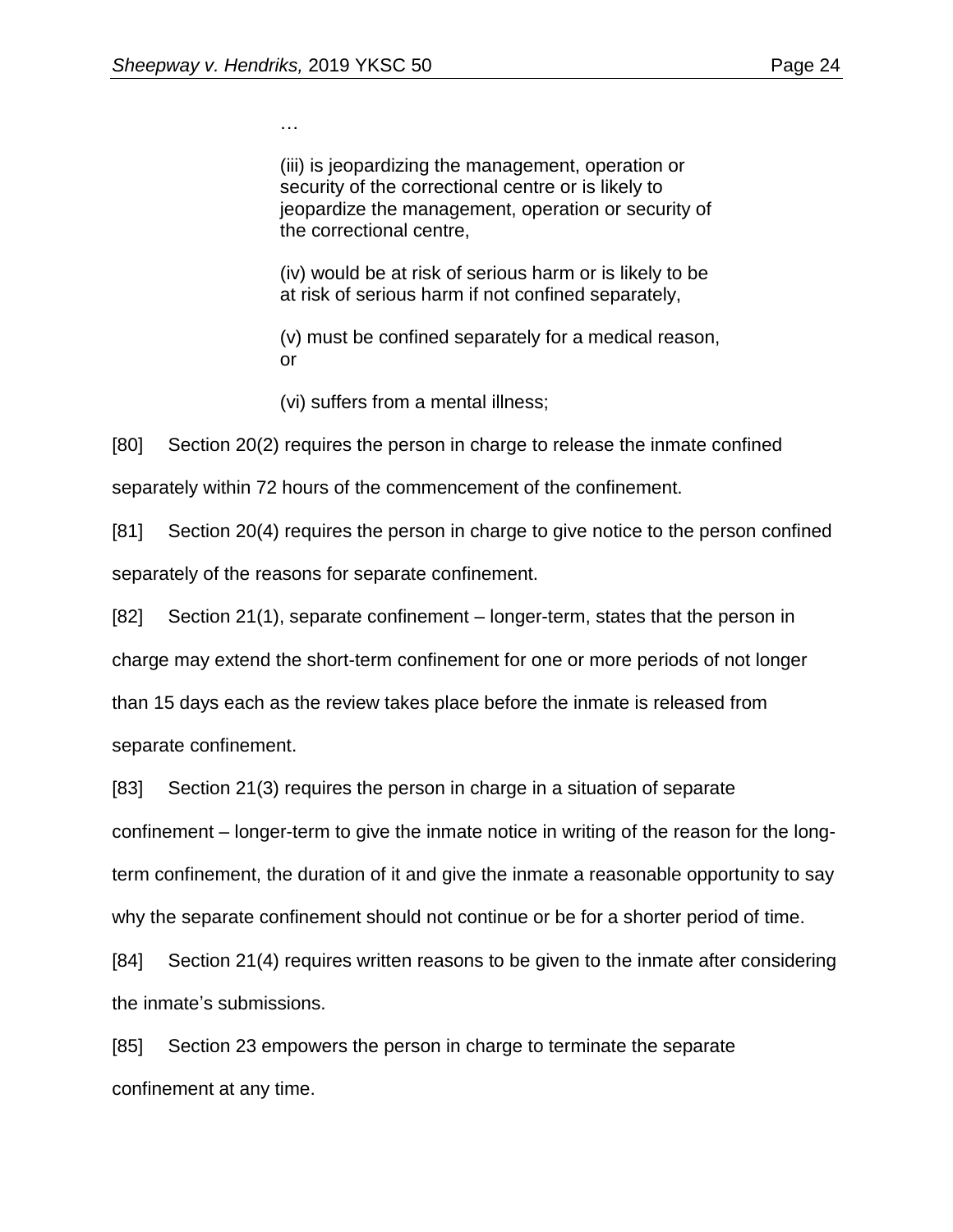[86] The *Corrections Regulation* does not define separate confinement but rather

states the circumstances or grounds upon which the person in charge may confine an inmate separately.

[87] However, in ss. 26 – 36 covering hearings for disciplinary offences, the

*Corrections Regulation* establishes a procedure for notice, the conduct of the hearing

with the inmate present and an independent review by the director of standards and

review.

# **WCC Policy Manual – Segregation B4.2**

[88] The WCC Policy Manual creates the Segregation Unit under Policy B4.2. I refer

to the Segregation Unit policy as it sets out a definition that includes a definition of

Separate Confinement as follows:

Separate Confinement Status: the custody status of inmates held in a cell within the Segregation Unit or the Secure Living Unit I under the provisions of sections 20-23 of the Regulations. (my emphasis)

[89] Under the title "Inmate rights in the Segregation Unit", s. 5 addresses both

Segregation Unit inmates and Separate Confinement status inmates as follows:

5.1 all Segregation Unit inmates have a right to be out of their cells for ablutions, fresh air and telephone calls. This right is limited to two hours daily for Segregation status inmates;

…

5.3 separate confinement status inmates retain the same rights as inmates in normal units subject to the practical limitations posed by the Segregation Unit operation and the need to maintain separation between individual inmates or classes of inmates;

…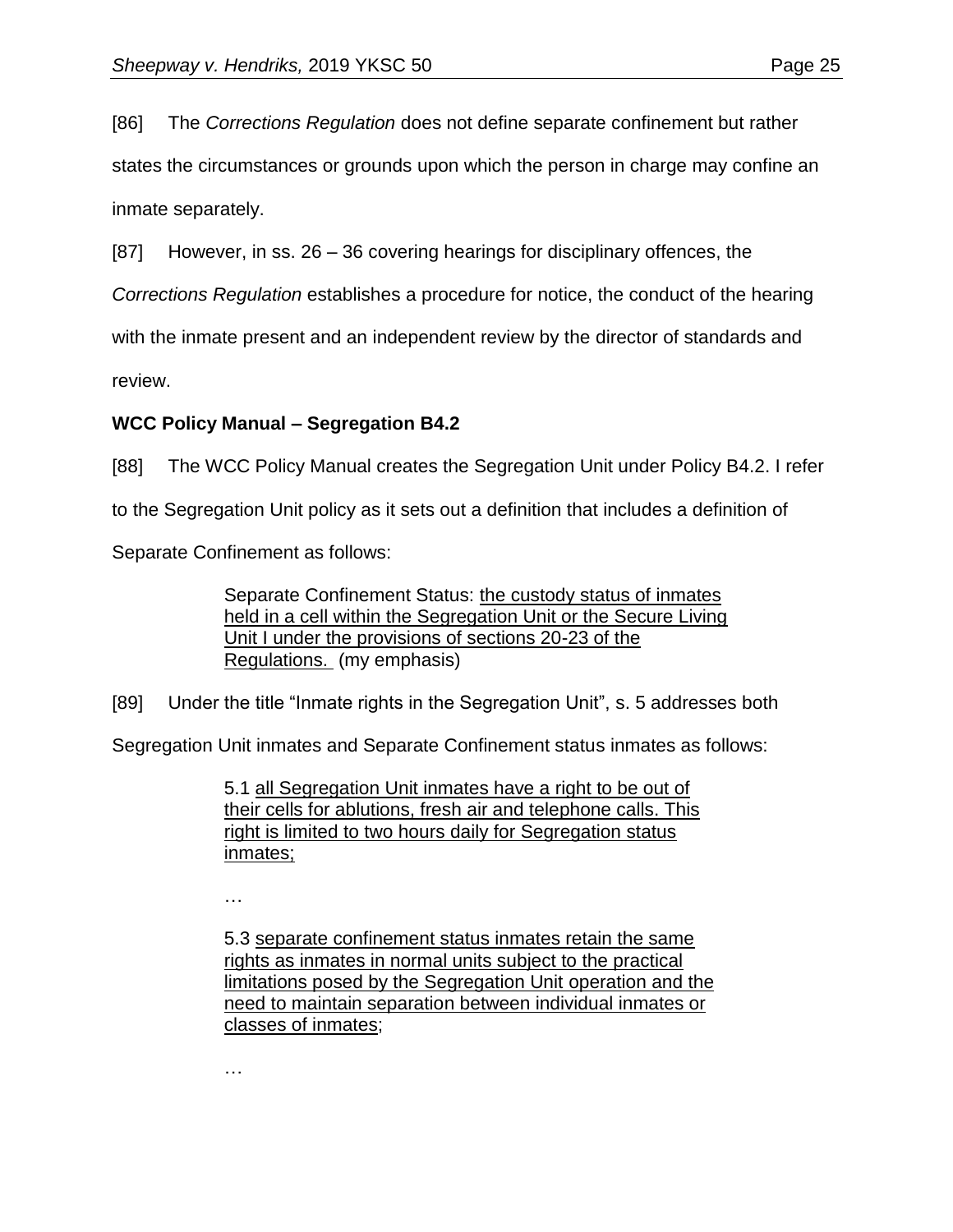5.7 long term separately confined inmates make may a submission to the Person in Charge why they feel a period of separate confinement should be discontinued or shortened; (my emphasis)

…

[90] Although it is not specifically relevant to this case, I add s. 7 because it has a

redaction as follows:

| s. 7- Unit staff shall main |
|-----------------------------|
|                             |
|                             |

[91] There are several provisions in the WCC Policy Manual with redactions.

# **WCC Policy Manual - B4.3 Separate Confinement**

[92] In addition to the references to separate confinement under the Segregation Unit,

the WCC Policy Manual has a separate policy for Separate Confinement with the

following definitions:

Separate Confinement: the custody status of inmates held in the Segregation Unit under the provisions of section 20-23 of the Regulations.

Segregation: the custody status of inmates held in the Segregation Unit under section 28 and 33 of the Regulations.

Review Committee: a committee charged with responsibility for reviews of separate confinement or segregation placement. (my emphasis)

Uses of Separate Confinement:

1. The Person in Charge will ensure that the use of separate confinement is consistent with the following principles: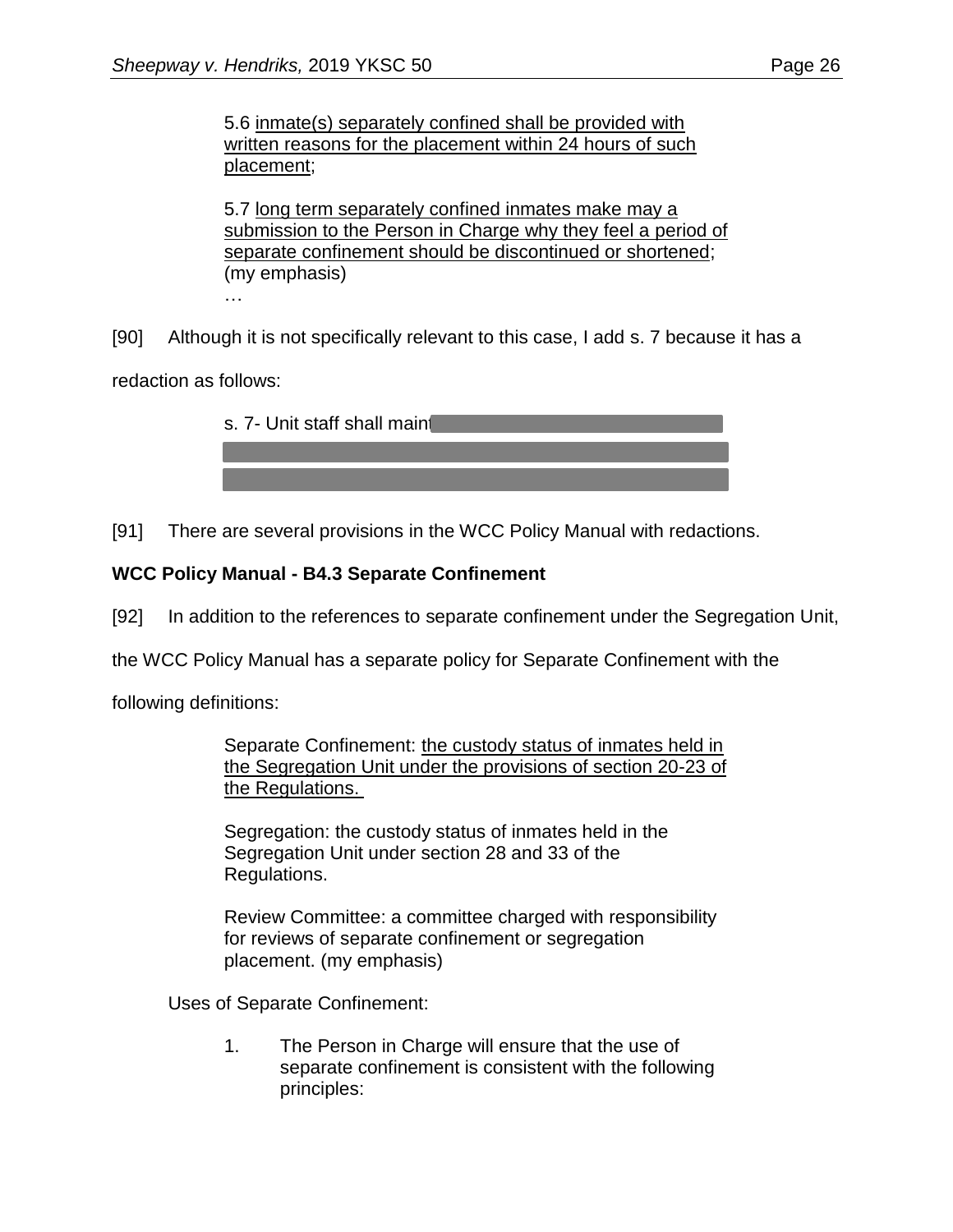1.1. separate confinement is a mechanism for separating inmates from one another in an environment that provides higher levels of security and physical separations as well as frequent monitoring.

1.2. separate confinement is not a disciplinary disposition and does not involve any finding of culpability.

- 2. Inmates may be placed in separate confinement of one or more of the reasons set out in s. 20(1) of the Regulations. …
- ...
- 18. Inmates will be encouraged to access services and exercise all rights available to them:

18.1. all separate confinement inmates have a right to be out of their cells for ablutions, fresh air and telephone calls; limited to 3 hours daily.

19. Any concerns about segregated inmates noted by any staff will be documented and brought forward for discussion at the daily review with senior management.

Care of mentally ill inmates on Separate Confinement

20. Alternatives to separate confinement for inmates with mental health concerns will be explored, exhausted and documented before placing a mentally ill inmate in segregation. (my emphasis)

[93] In my view, the WCC Policy Manual, implicitly if not explicitly, defines segregation

as a disciplinary classification and separate confinement as an administrative

classification. The only significant difference is that segregation inmates have at least 2

hours of day out of their cells as opposed to 3 hours a day for separate confinement

inmates. However, as will be apparent, confinement in the Secure Living Unit is not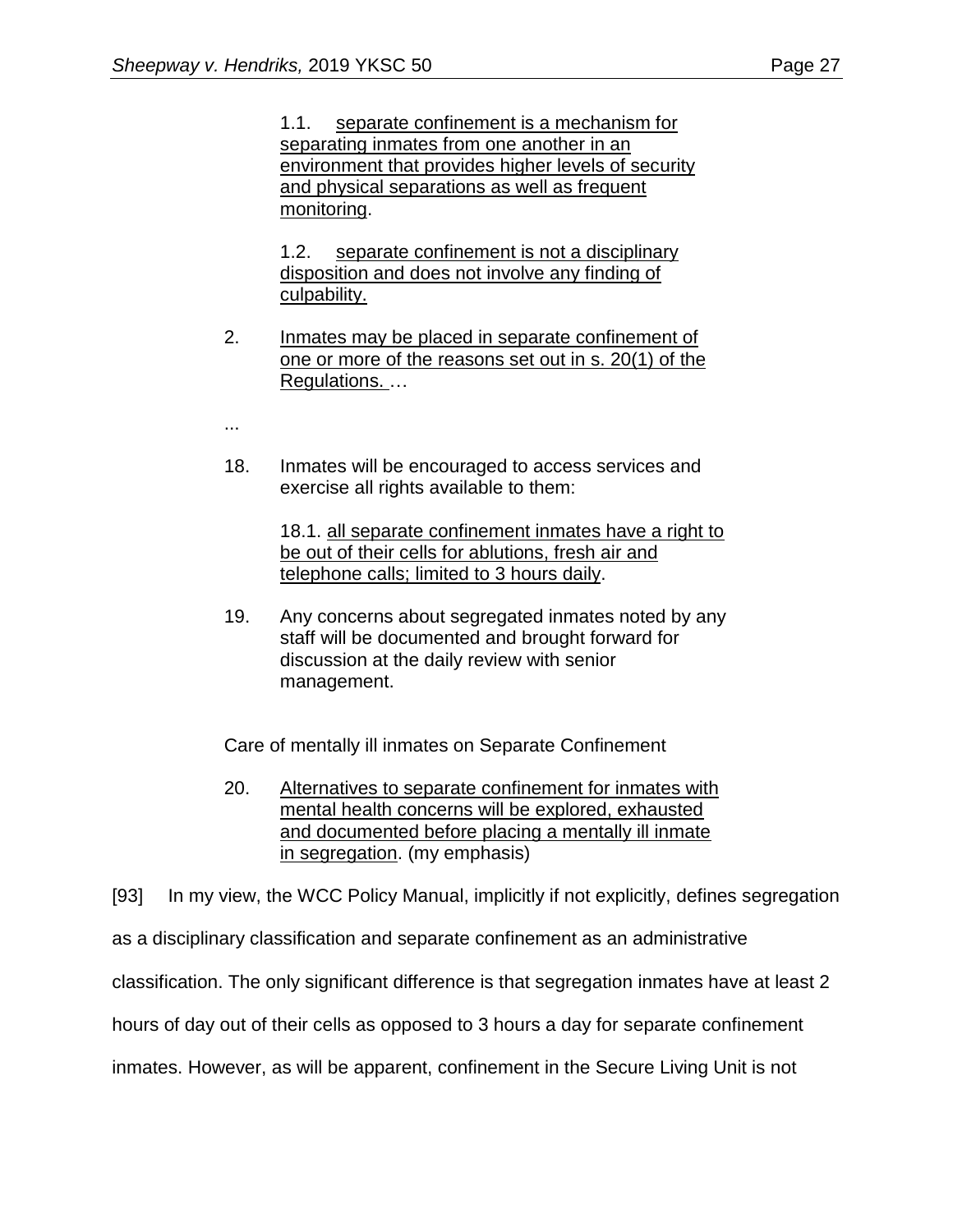considered to be separate confinement unless the inmate is placed there pursuant to

ss. 20 – 21 of the *Corrections Regulation.*

### **WCC Policy Manual B4.6 - Secure Living Unit**

Statement of Policy:

This policy describes the routine operation of the Secure Living Unit, including the classification of inmates, their rights, and the daily routine.

Definitions:

Secure Living Unit (SLU): a secure living unit in a correctional centre that is separate from other living units, with higher levels of observation, security and resistance to damage, intended to house those male inmates who cannot cohabitate with other individuals or classes of inmates, or those requiring a level of monitoring not available elsewhere in the centre.

Provisions:

Placement of Inmates to Secure Living Unit

1. Criteria for the placement of inmates to Secure Living Unit includes but is not limited to:

> 1.1. The person in charge may authorize the placement of an inmate(s) into Secure Living Unit at any time when there is risk, or perceived risk, to the safety, security and good order of the correctional centre;

1.2.

1.3. The Person In Charge, or designate under the Authority Matrix, may place inmates on separate confinement under the provisions of section 20, 21 or 22 of the *Corrections Act* Regulations;

1.4. The Person In Charge may designate Secure Living Unit to house inmates placed on segregation under the provisions of s. 28 and 33 of the *Corrections Act* Regulations;

…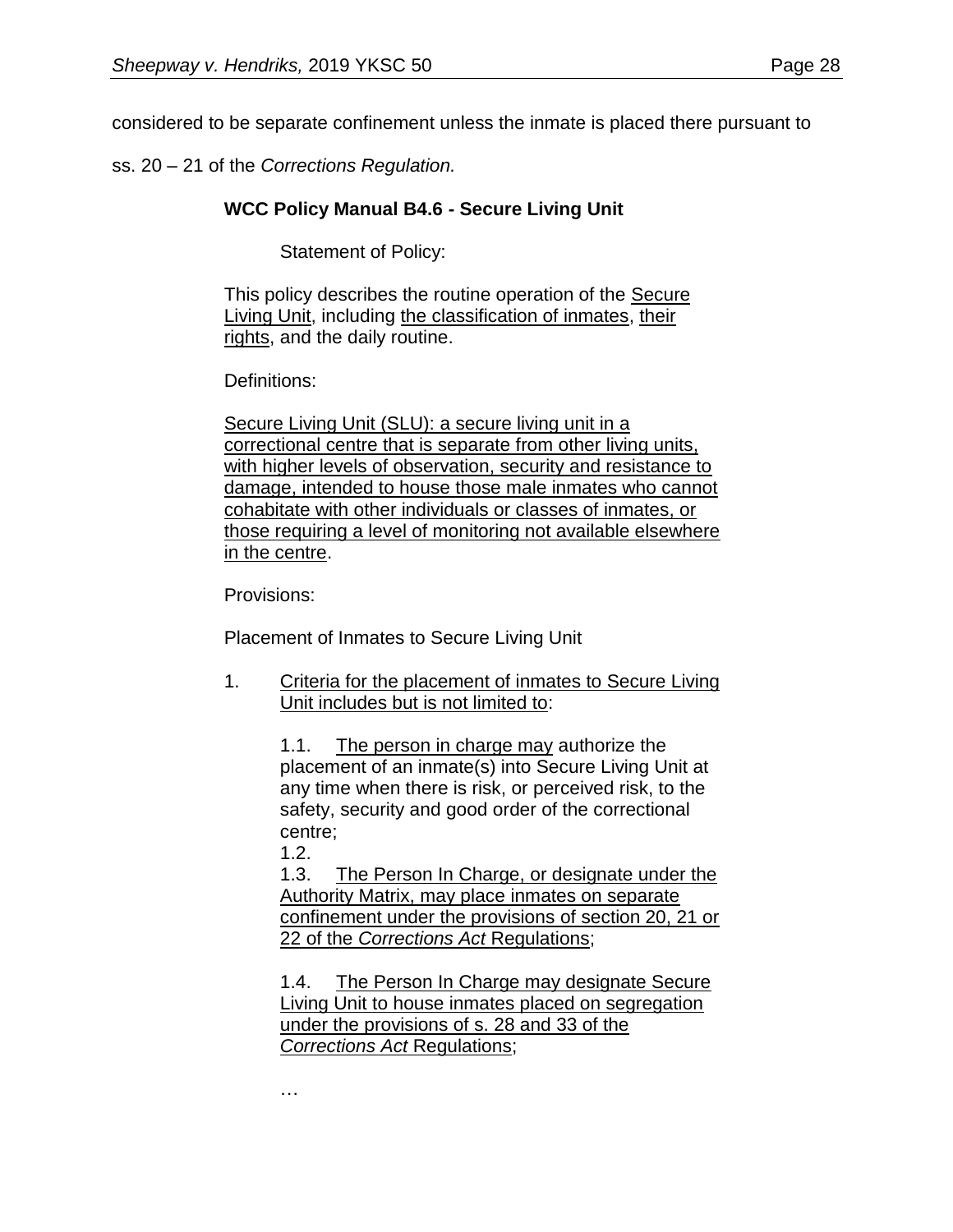#### 2. Upon placement, a Case Manager or MCS will complete the SLU Placement Form which will outline:

2.1. rationale for the inmates placement in the Secure Living Unit;

2.2. unit Rules;

2.3. access to Services (including allowable/restricted items); and

2.4. the process for requests to return to a regular unit.

…

[94] The following is another example of redaction in the WCC Policy Manual:

Operating the Secure Living Unit

23. Unit staff shall ma

[95] In my view, the Secure Living Unit policy explicitly permits the placement of inmates to the Secure Living Unit according to the separate confinement provisions of ss. 20, 21 and 22 of the *Corrections Regulation* or the disciplinary procedure pursuant to ss. 28 – 33 of the *Corrections Regulation.* What is omitted in both the WCC Policy Manual and the practice of WCC with Mr. Sheepway is any reference to the procedural rights of separate confinement inmates in s. 21(3) requiring reasons in writing, s. 21(4) permitting submissions by the inmate before confirming, varying or rescinding their decision and s. 21(5) requiring notifying the inmate with reasons in writing.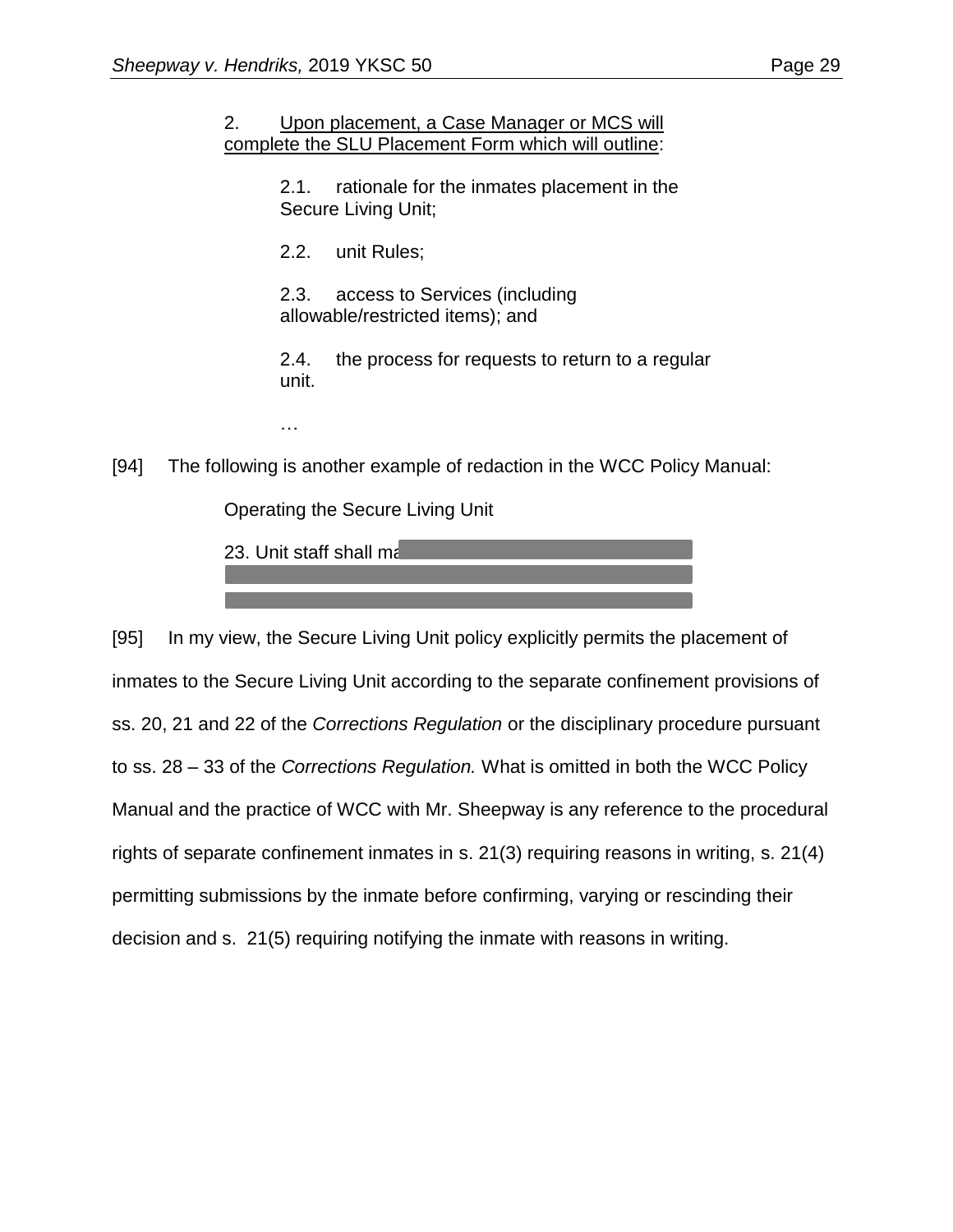# **ISSUE 1: IS THE POLICY B4.6 CREATING THE SECURE LIVING UNIT**

# **AUTHORIZED UNDER THE** *CORRECTIONS ACT* **OR** *CORRECTIONS*

# *REGULATION,* **OR IS IT BEYOND THE POWER CONFERRED?**

[96] This issue is essentially one of interpreting the *Corrections Act* and the

*Corrections Regulation*. In other words, can the Secure Living Unit be created in the

WCC Policy Manual or must it be created in the *Corrections Act* and the *Corrections* 

# *Regulation*?

[97] In *Rizzo v. Rizzo Shoes Ltd.*, [1998] S.C.J. No. 2, para 21 ("*Rizzo Shoes*"), the

Supreme Court of Canada references Driedger's modern principles of statutory

interpretation which states:

Today there is only one principle or approach, namely, the words of an Act are to be read in their entire context and in their grammatical and ordinary sense harmoniously with the scheme of the Act, the object of the Act, and the intention of Parliament.

[98] Sections 10 and 12 of the *Interpretation Act*, S.Y. 2002, c. 125, state

respectively:

10. Every enactment and every provision thereof shall be deemed remedial and shall be given the fair, large, and liberal interpretation that best insures the attainment of its objects.

…

12 If an enactment confers power to make regulations or to grant, make, or issue an order, writ, warrant, scheme, or letters patent, expressions used therein shall, unless the contrary intention appears, have the same respective meanings as in the enactment conferring the power.

[99] While the plain meaning of words may still be considered, *Rizzo Shoes*

mandates an interpretation that considers the scheme of the *Corrections Act* and the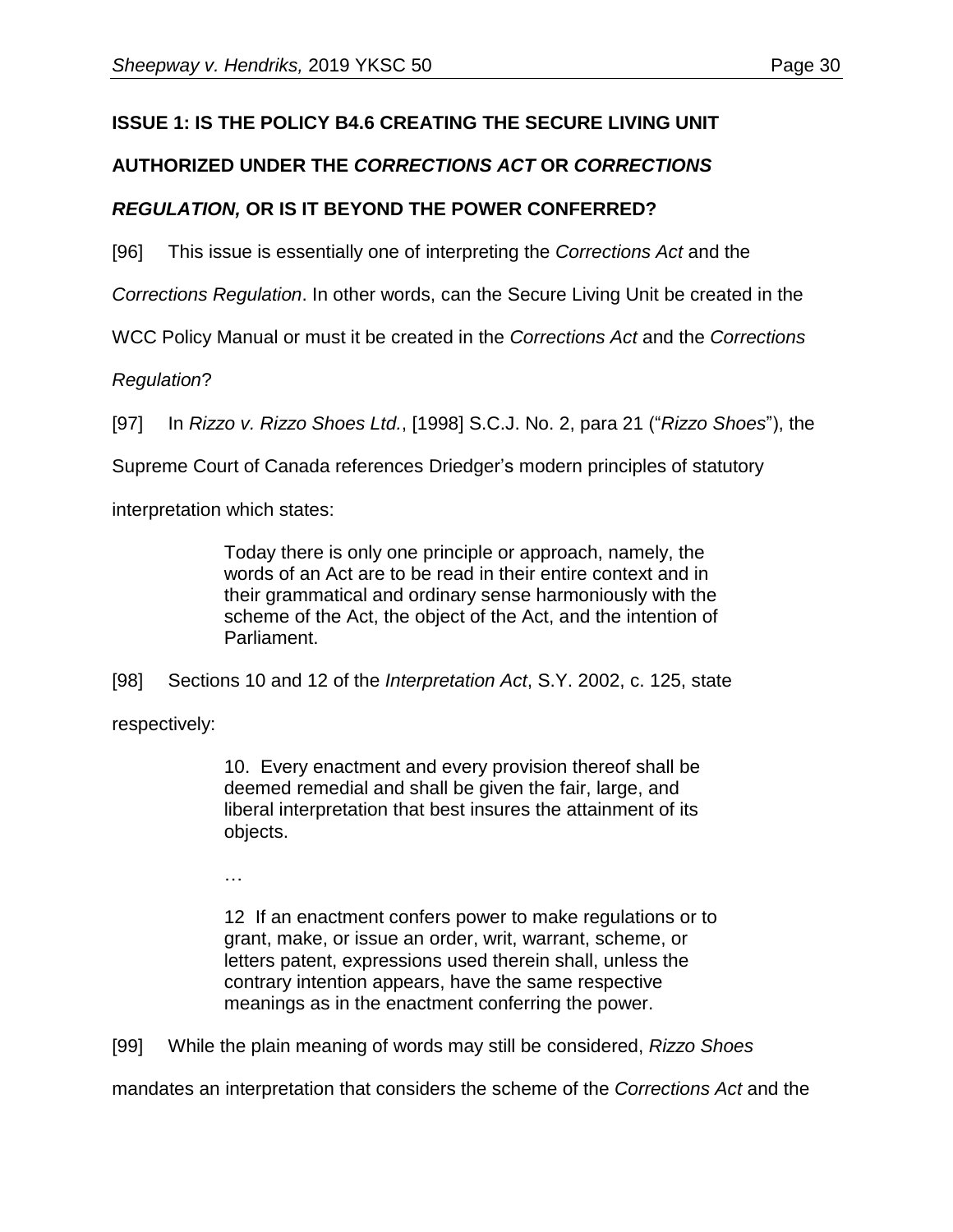*Corrections Regulation*, the object of the *Corrections Act* and the context of the words used.

[100] Counsel for Yukon submits that s. 51(f) of the *Corrections Act* permits Yukon to establish regulations respecting the separate confinement of inmates and that has been done in ss. 20 and 21 of the *Corrections Regulation*. However, because the *Corrections Act* and the *Corrections Regulation* do not contain a specific definition of separate confinement, counsel for Yukon submits that authority has been granted to the person in charge under ss. 14(1)(a) and 15 to ensure the safe, secure and efficient operation of WCC.

[101] Counsel further submits that the principle in s. 2(h) of the *Corrections Act* to use

the least restrictive measures with offenders, permits the person in charge to create an

"in-between" living arrangement that is neither general population nor separate

confinement but yet secure.

[102] Counsel for Yukon also relies on the Supreme Court of Canada decision in *May* 

*v. Ferndale Institution*, 2005 SCC 2 ("*Ferndale Institution*"), at para. 82, which quoted

McLachlin J. in *Cunningham v. Canada,* [1993] 2 S.C.R*.* 143 at p. 152:

[O]ur system of justice has always permitted correctional authorities to make appropriate changes in how a sentence is served, whether the changes relate to place, conditions, training facilities, or treatment. Many changes in the conditions under which sentences are served occur on an administrative basis in response to the prisoner's immediate needs or behaviour. Other changes are more general. From time to time, for example, new approaches in correctional law are introduced by legislation or regulation. These initiatives change the manner in which some of the prisoners in the system serve their sentences.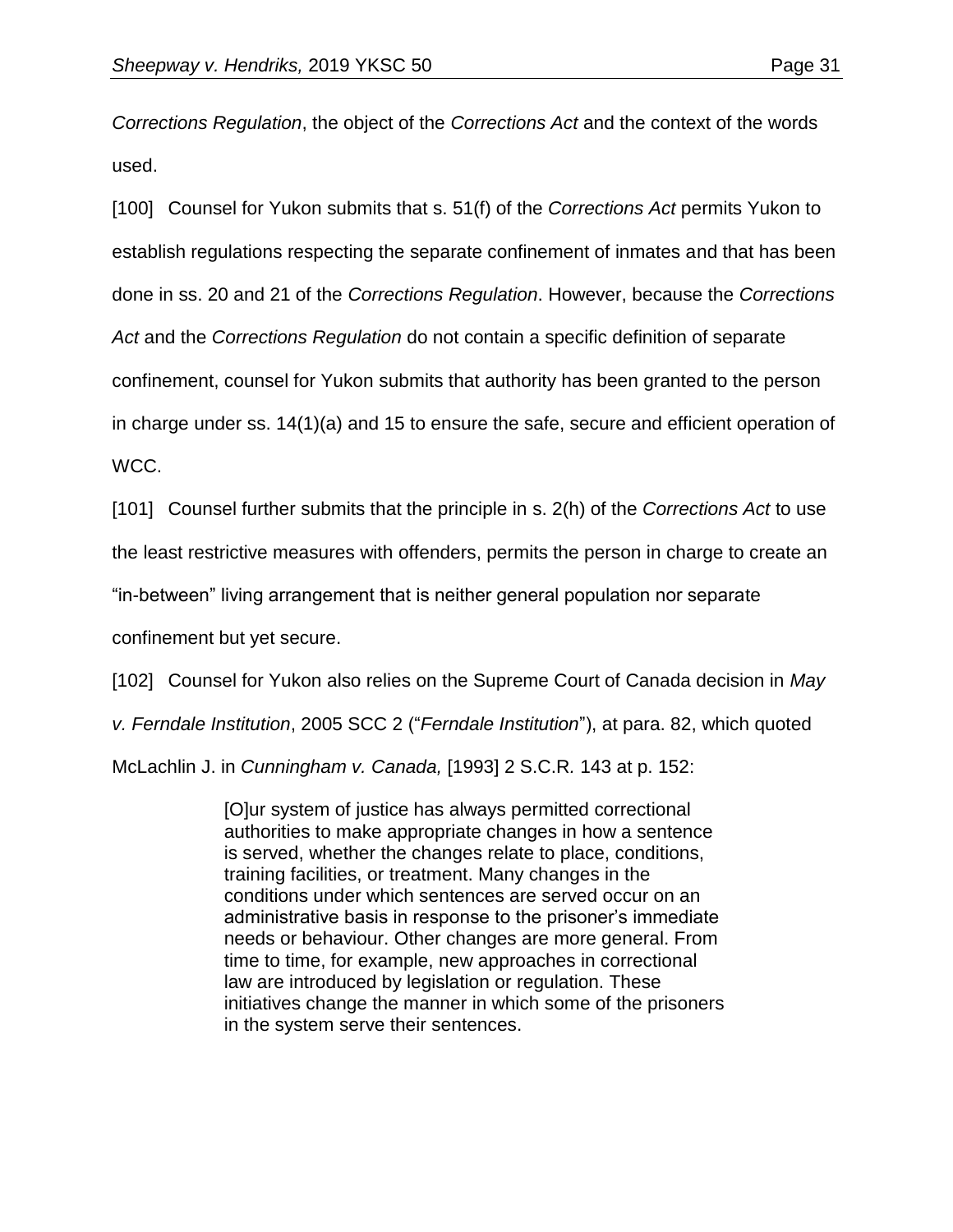[103] Counsel for Mr. Sheepway submits that the creation of the Secure Living Unit can only be done under the *Corrections Regulation* of separate confinement or segregation granted under s. 51(f). Thus, he submits that Policy B4.6 creating the Secure Living Unit is beyond the power of the *Corrections Act.*

[104] Counsel for Mr. Sheepway also submits that the Secure Living Unit is a seemingly innocuous label for incarceration that is in effect separate confinement resulting in an overuse of administrative segregation without procedural safeguards provided in the *Corrections Regulation*. He submits that WCC by its WCC Policy Manual separates inmates from the general population, using the Secure Living Unit label, which has no legal validity and contravenes the principles of fundamental justice. [105] Counsel for Yukon candidly acknowledges that if the Secure Living Unit is separate confinement, Yukon is not authorized to create rules or policy B4.6 for the Secure Living Unit pursuant to ss. 14 and 15 of the *Corrections Act* but must do so under the *Corrections Regulation* and s. 51(f) of the *Corrections Act*. In other words, Counsel for Yukon agrees that Yukon cannot create what is effectively separate confinement and call it the Secure Living Unit without applying the procedural safeguards.

#### **ANALYSIS**

# **Interpretation of the** *Corrections Act***, the** *Corrections Regulation***, and the WCC Policy Manual**

[106] I find the following from my review of the *Corrections Act*, the *Corrections Regulation* and the WCC Policy Manual: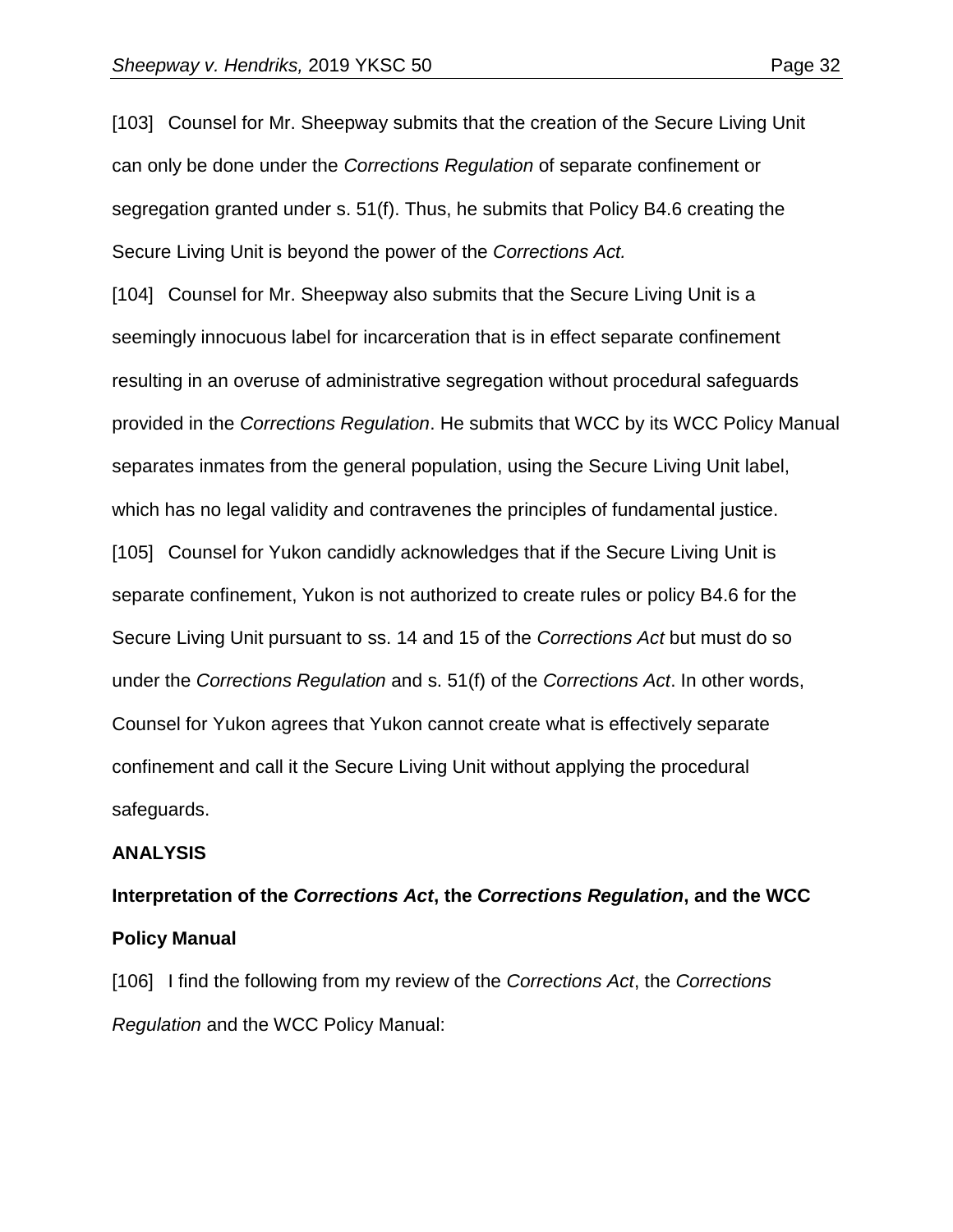- 1. The creation of the Secure Living Unit by way of the WCC Policy Manual is beyond the power (*ultra vires*) of the *Corrections Act* and *Corrections Regulation*.
- 2. The Secure Living Unit is separate confinement meaning the separate confinement of inmates from the general population of WCC.
- 3. The policy and practices of WCC have breached ss. 2(g), 2(h), 15(1), and 15(2) of the *Corrections Act* and ss. 20 – 21 of the *Corrections Regulation.*

[107] In my view, the *Corrections Act* makes a clear statement in s. 51(f) that separate confinement and segregation are to be set in regulation, not policy or rules under ss. 14 and 15 of the *Corrections Act.*

[108] There is a valid reason for the use of regulations to establish the terms and conditions of depriving inmates in the general population of their residual liberty in a correctional centre. Regulations, pursuant to the *Regulations Act*, R.S.Y. 2002, c. 195, are made by the Commissioner in Executive Council who acts on behalf of Cabinet or the Executive. Regulations are filed with the registrar of regulations who must provide a copy to each member of the Legislative Assembly.

[109] In contrast, s. 15 of the *Corrections Act* permit the person in charge of WCC, subject to the approval of the Director of Corrections "to establish rules" for "the safe, secure and efficient operation of the correctional centre", among other things. The authority to make rules is an internal function for the operation of a correctional centre. It is explicitly subject to the *Corrections Regulation* determination of separate confinement and segregation. It is also my view that the creation of the Secure Living Unit in the WCC Policy Manual has resulted in WCC choosing to use confinement in the Secure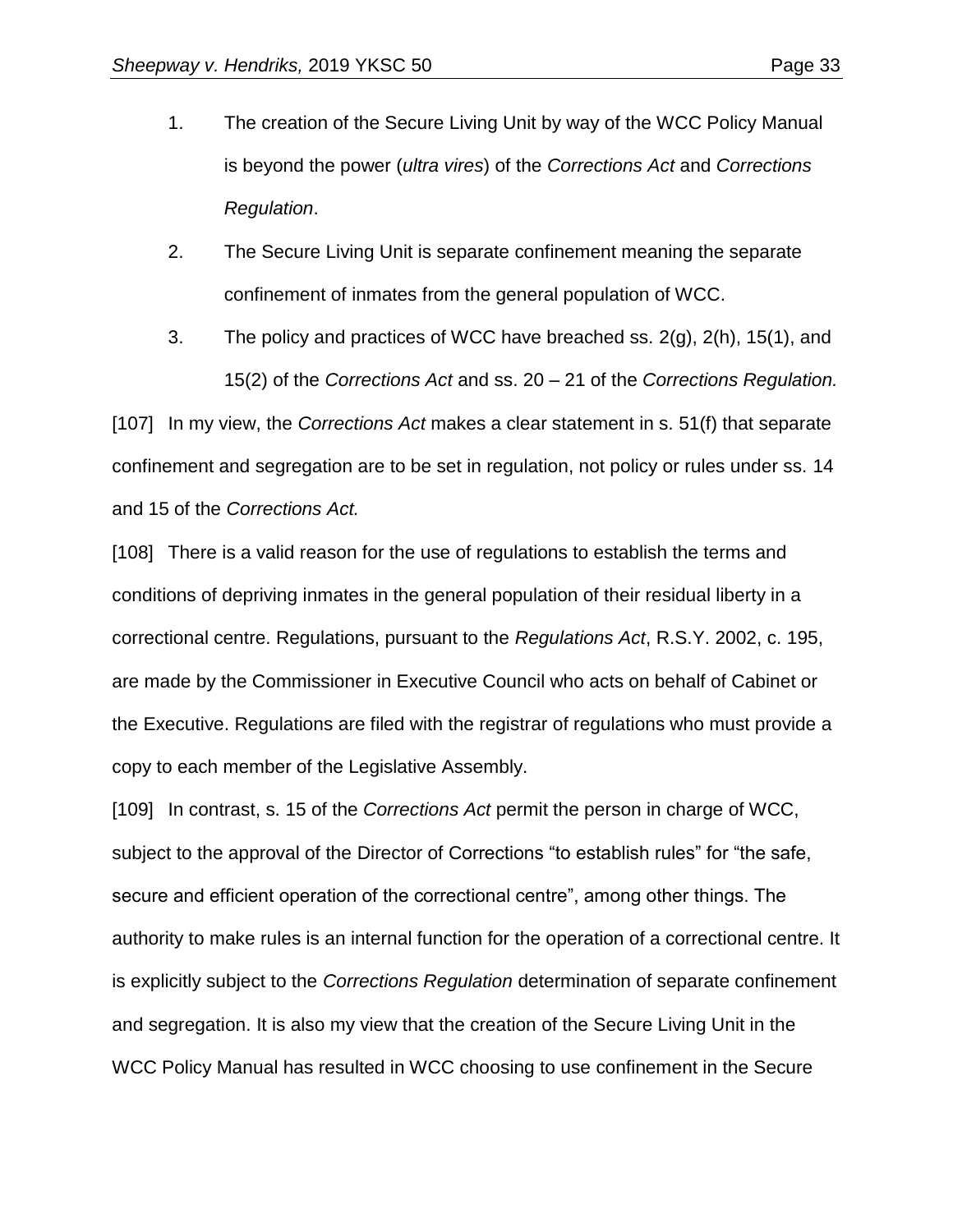Living Unit rather than the Separate Confinement regulation, thereby avoiding the procedural safeguards for inmates in s. 21 of the *Corrections Regulation.*

[110] It is also significant that ss. 14 and 15 of the *Corrections Act* do not make any reference to separate confinement or segregation. Nor do ss. 14 and 15 refer explicitly to discipline or administrative restrictions. The rule-making power in ss. 14 and 15 is subordinate to the regulatory power under s. 51(f) of the *Corrections Act* and cannot be used to create different forms of separate confinement or segregation.

[111] Giving the *Corrections Act* a large and liberal interpretation, one could conclude that the person in charge must be permitted to create the living conditions, such as the Secure Living Unit, which Yukon submits is not separate confinement or segregation. In my view, there are several reasons that do not permit such a broad interpretation.

[112] The first consideration is the obvious point that s. 15 refers to "rules" not policy. While that may be a somewhat technical consideration, the WCC Policy Manual can be redacted or changed at any time by an internal WCC process, rather than in the *Corrections Act* and *Corrections Regulation.*

[113] Counsel for Yukon relies upon the quote from *Ferndale Institution*, to support the interpretation that the rule-making power in s. 15 permits the person in charge and the Director of Corrections to impose a definition of "separate confinement" that excludes the Secure Living Unit. But that authority clearly requires that "new approaches in correctional law are introduced by legislation or regulation".

[114] In the case at bar, I have concluded that the large and liberal interpretation does not permit Yukon to deprive inmates of their residual liberty rights by way of ss. 14 and 15 of the *Corrections Act*.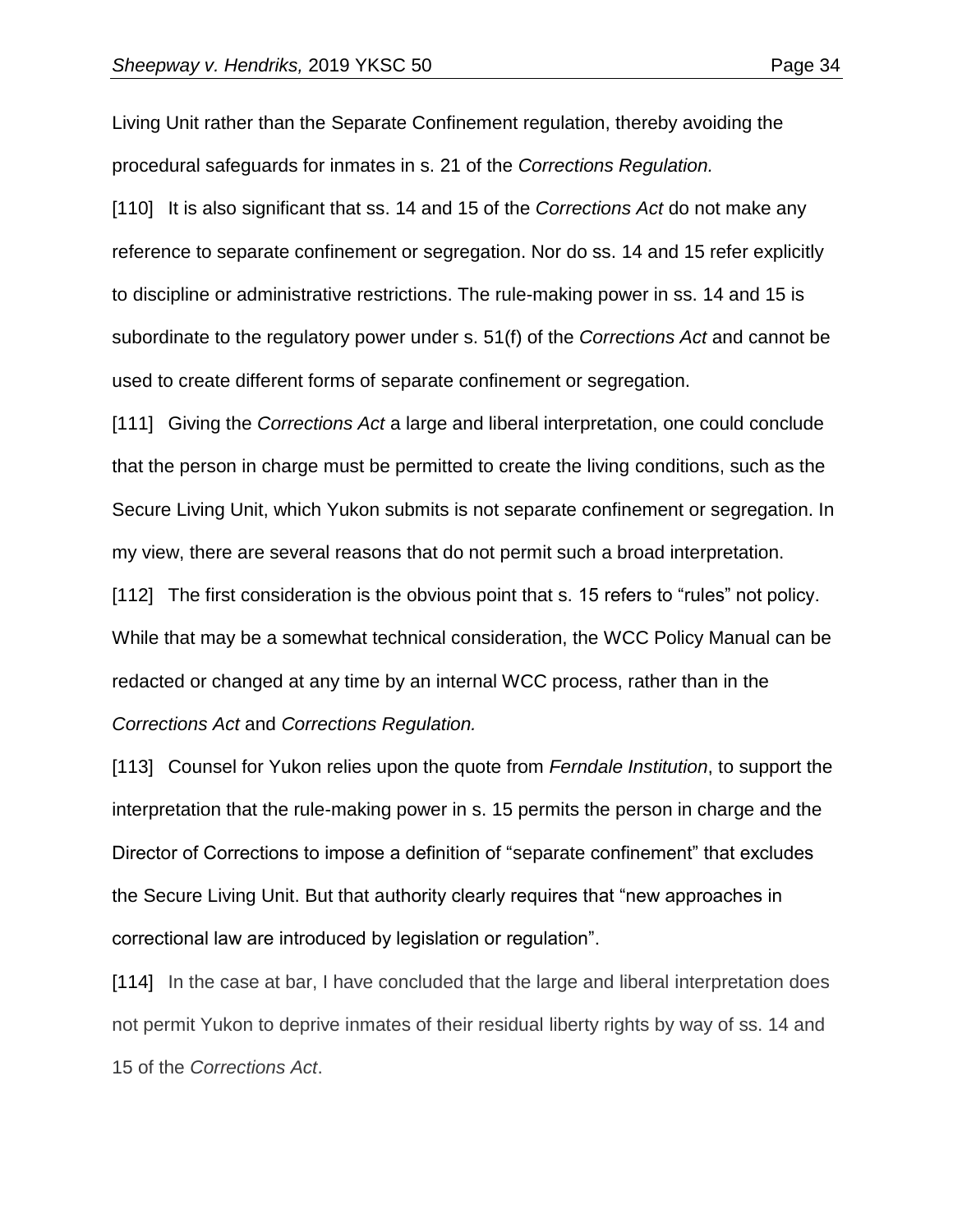#### **Separate Confinement or Segregation**

[115] The lack of definitional clarity, or what I call the label trap, has bedevilled the laws of incarceration. For this reason, I have set out the views of Dr. Lohrasbe and Mr. Loukidelis in some detail.

[116] The starting point, in my view, must begin with the principle that "prolonged isolation" regardless of labels or terminology can lead to a host of negative consequences for any person's mental health. And, as Dr. Lohrasbe succinctly states, it is universally recognized that a person with pre-existing psychiatric disorders render the individual especially susceptible to the negative effects of isolation. Unfortunately, the people most negatively impacted are those whom it is most difficult to determine that isolation was the direct cause of further negative consequences.

[117] In my view, separate confinement denotes an individual's separation from the general prison population. In other words, the focus for the mental well-being of inmates should not be on the label or terminology but the procedural safeguards to ensure that the separate confinement is necessary and that it is subject to independent review to ensure that it is the least restrictive consistent with the protection of the public, staff members and offenders and subject to a fair process with an effective review.

[118] I also find that the physical layouts of the Segregation Unit and the Secure Living Unit are remarkably similar, as Mr. Sheepway expressed, except for the small television screen in the cells in the Secure Living Unit. What is important is the lack of meaningful human contact rather than the label attached.

[119] In the context of the *Corrections Act*, I do not find any significance in the use of the word "or" rather than "and" in the words "separate confinement or segregation". The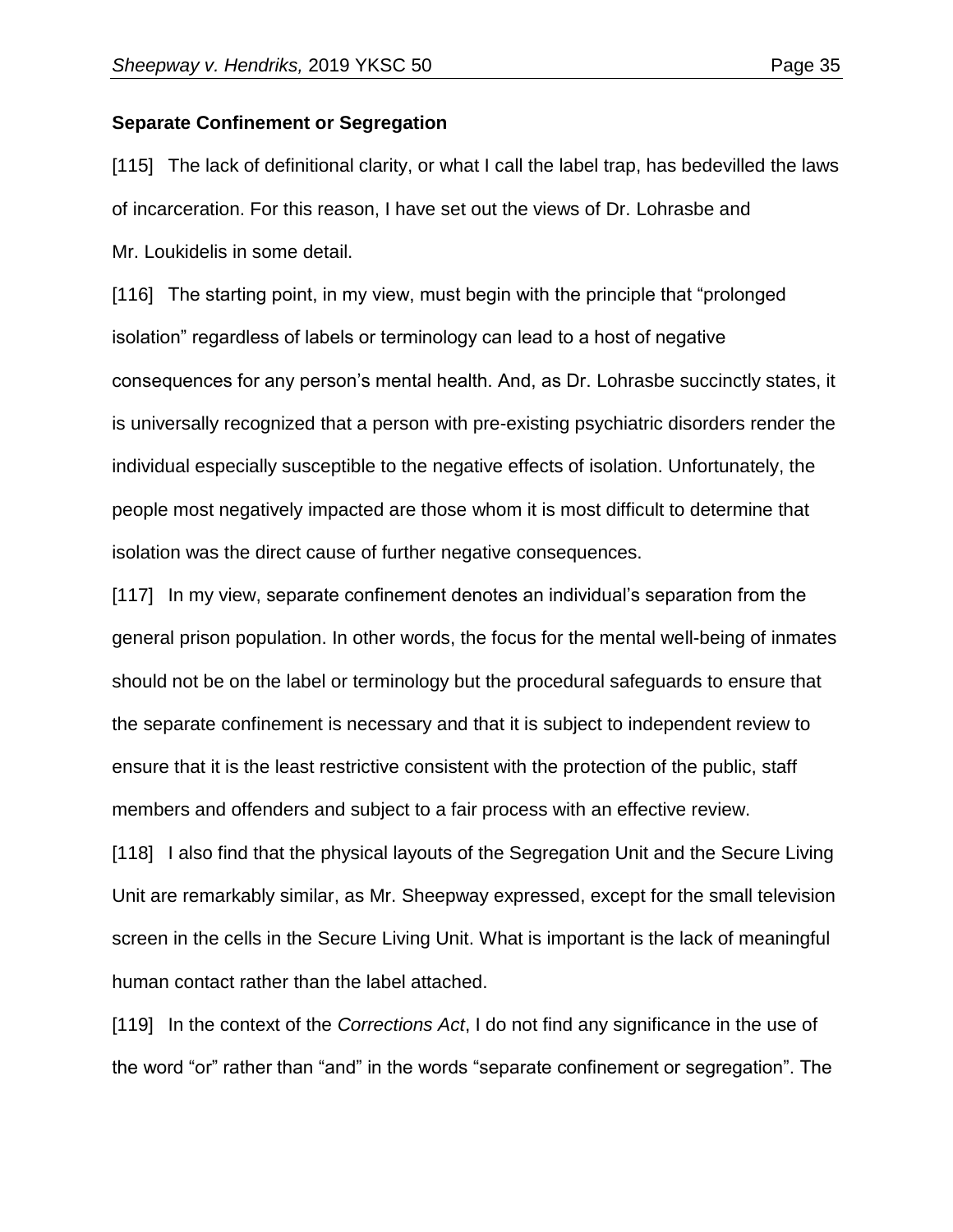*Interpretation Act* states that "or" includes "and". I find that segregation is a restricted

form of separate confinement sometimes referred to as solitary confinement. The

definition of solitary confinement is found in Rule 44 of the Nelson Mandela Rules:

For the purpose of these rules, solitary confinement shall refer to the confinement of prisoners for 22 hours or more a day without meaningful human contact. Prolonged solitary confinement shall refer to solitary confinement for a time period in excess of 15 consecutive days.

[120] Once again, it is the "without meaningful human contact" and the prolonged

confinement that must be addressed.

[121] It is also noteworthy that Rule 37 of the Nelson Mandela Rules states:

### Rule 37

The following shall always be subject to authorization by law or by the regulation of the competent administrative authority:

…

(d) Any form of involuntary separation from the general prison population, such as solitary confinement, isolation, segregation, special care units or restricted housing, whether as a disciplinary sanction or for the maintenance of order and security, including promulgating policies and procedures governing the use and review of, admission to and release from any form of involuntary separation.

[122] There are two clear principles established by the Nelson Mandela Rule 37.

Firstly, that it is involuntary separation that matters, not the label attached. Secondly,

there is no distinction between disciplinary or administrative separate confinement, but

rather the focus is on the conditions of involuntary separation.

[123] I conclude that the Secure Living Unit is separate confinement with a different

label. It is notable that the WCC Policy Manual, in fact, defines Separate Confinement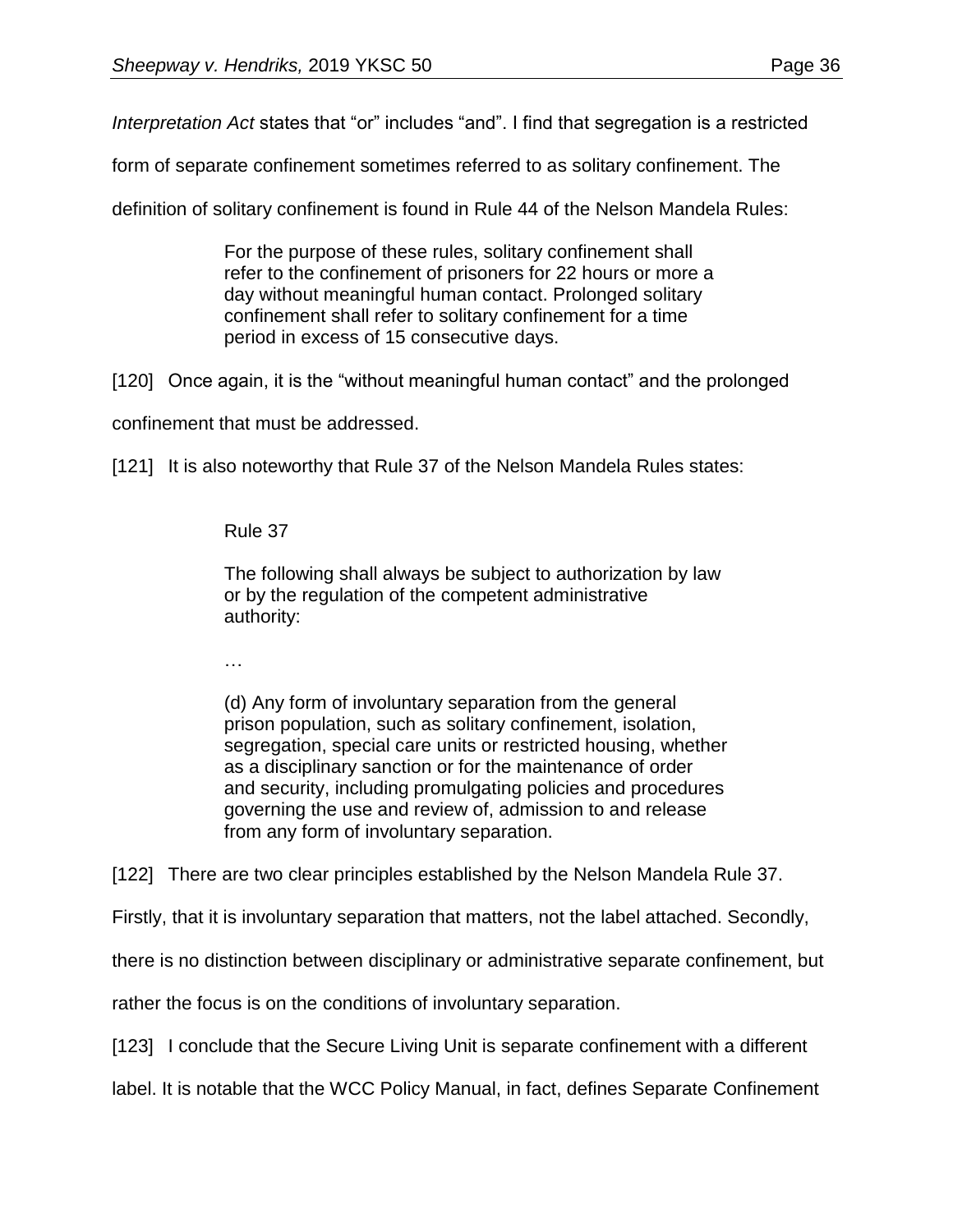status as the custody status of inmates "held in a cell within the Segregation Unit or the Secure Living Unit" so long as it is pursuant to ss. 20 – 23 of the *Corrections Regulation*. This confirms that both the Segregation Unit and Secure Living Unit are in fact separate confinement and in the case of Mr. Sheepway without procedural safeguards.

[124] Given that ss. 20 – 23 of the *Corrections Regulation* do not define separate confinement, WCC's own Policy Manual in the definition in B4.2 suggests that being held in a cell within the Secure Living Unit qualifies as separate confinement so long as the separate confinement label is selected. But unfortunately, WCC policy and practice is to label the separate confinement as confinement in the Secure Living Unit without the procedural safeguards. In my view, the status of separate confinement should not be left to the policy manual and the person in charge but rather be established in the *Corrections Act* and *Regulation.*

[125] Counsel for Yukon correctly submits that the two recent Court of Appeal decisions in Ontario and British Columbia are of limited precedential value as they focus on solitary confinement based on the Nelson Mandela Rules meaning confinement of prisoners for 22 hours or more without meaningful human contact and whether it amounts to cruel and unusual punishment in s. 12 of the *Charter of Rights and Freedoms.* See *Canadian Civil Liberties Assn. v. Canada (Attorney General)*, 2017 ONSC 7491, 2019 ONCA 243 ("*Canadian Civil Liberties Assn.*"); *British Columbia Civil Liberties Assn. v. Canada (Attorney General)*, 2018 BCSC 62, 2019 BCCA 228 ("*British Columbia Civil Liberties Assn.*"). Nevertheless, both cases provide useful guidance. In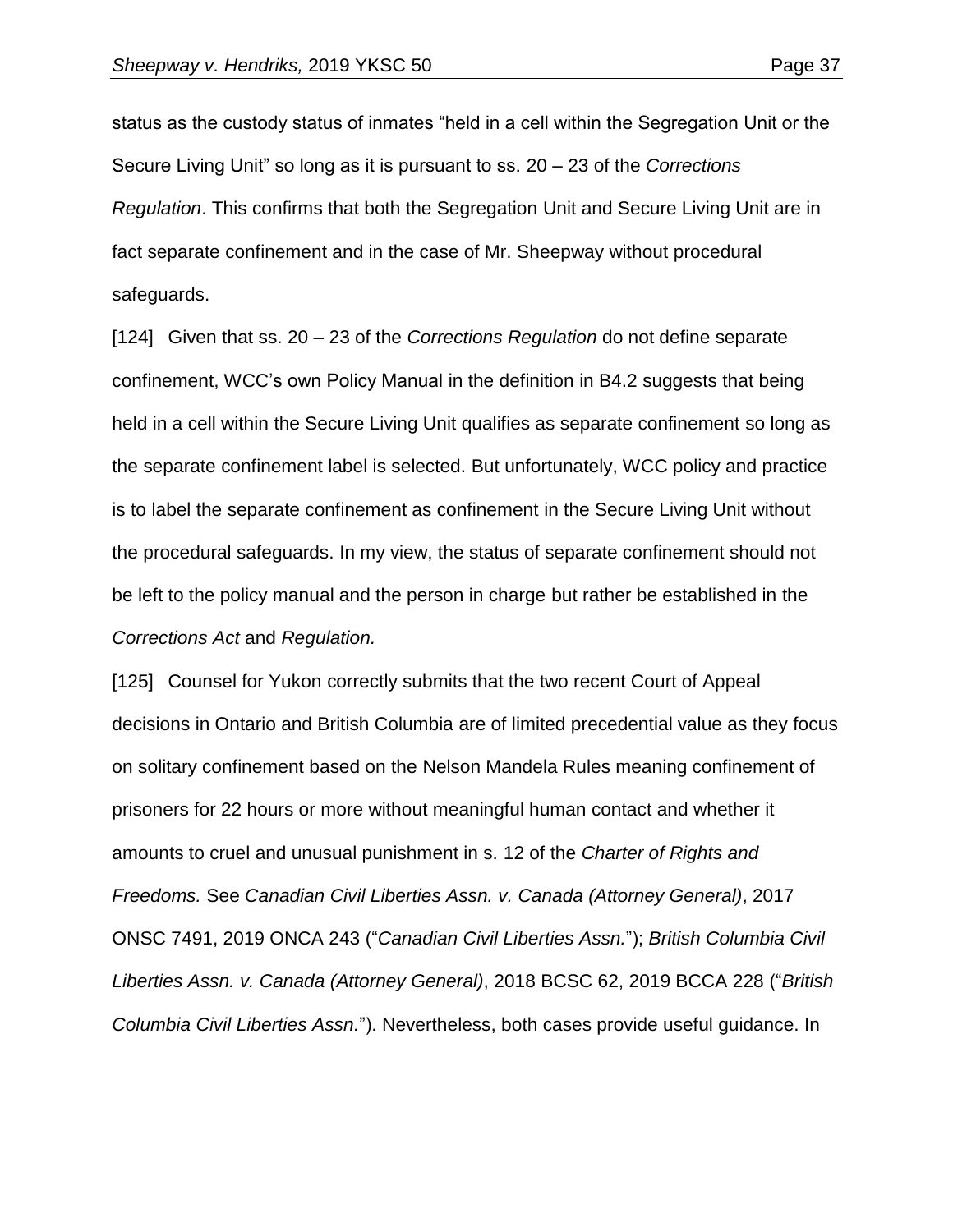*Canadian Civil Liberties Assn*, the Court of Appeal, at para. 66, made the following

comment with respect to administrative segregation:

[66] … In principle, I agree with the CCLA that those with mental illness should not be placed in administrative segregation. However, the evidence does not provide the court with a meaningful way to identify those inmates whose particular mental illnesses are of such a kind as to render administrative segregation for any length of time cruel and unusual. I take some comfort in my view that a cap of 15 days would reduce the risk of harm to inmates who suffer from mental illness -- at least until the court has the benefit of medical and institutional expert evidence to address meaningful guidelines. This issue therefore remains to be determined another day.

[126] In the *British Columbia Civil Liberties Assn.* case, a similar comment is made at

para. 185:

The decision to keep an inmate in administrative segregation is an important one that carries with it the risk that the person so confined will suffer significant emotional harm which, in some cases, will be permanent. The risk of selfharm and suicide also increases with exposure to solitary confinement. The interests at stake are high. The procedural protections required must reflect the extent to which the decision affects an inmate's life, liberty and emotional security (*Baker* at para. 25). This factor also weighs heavily in favour of robust procedural fairness protections.

[127] However, although the case at bar is not about solitary confinement and the

specific definition in the Nelson Mandela Rules, it is about separate confinement of

inmates without meaningful human contact for substantial periods of each day for an

extended period of time. In other words, once an inmate is removed from the general

population, the conditions of separate confinement may lead to mental health issues or

the exacerbation of existing mental health issues.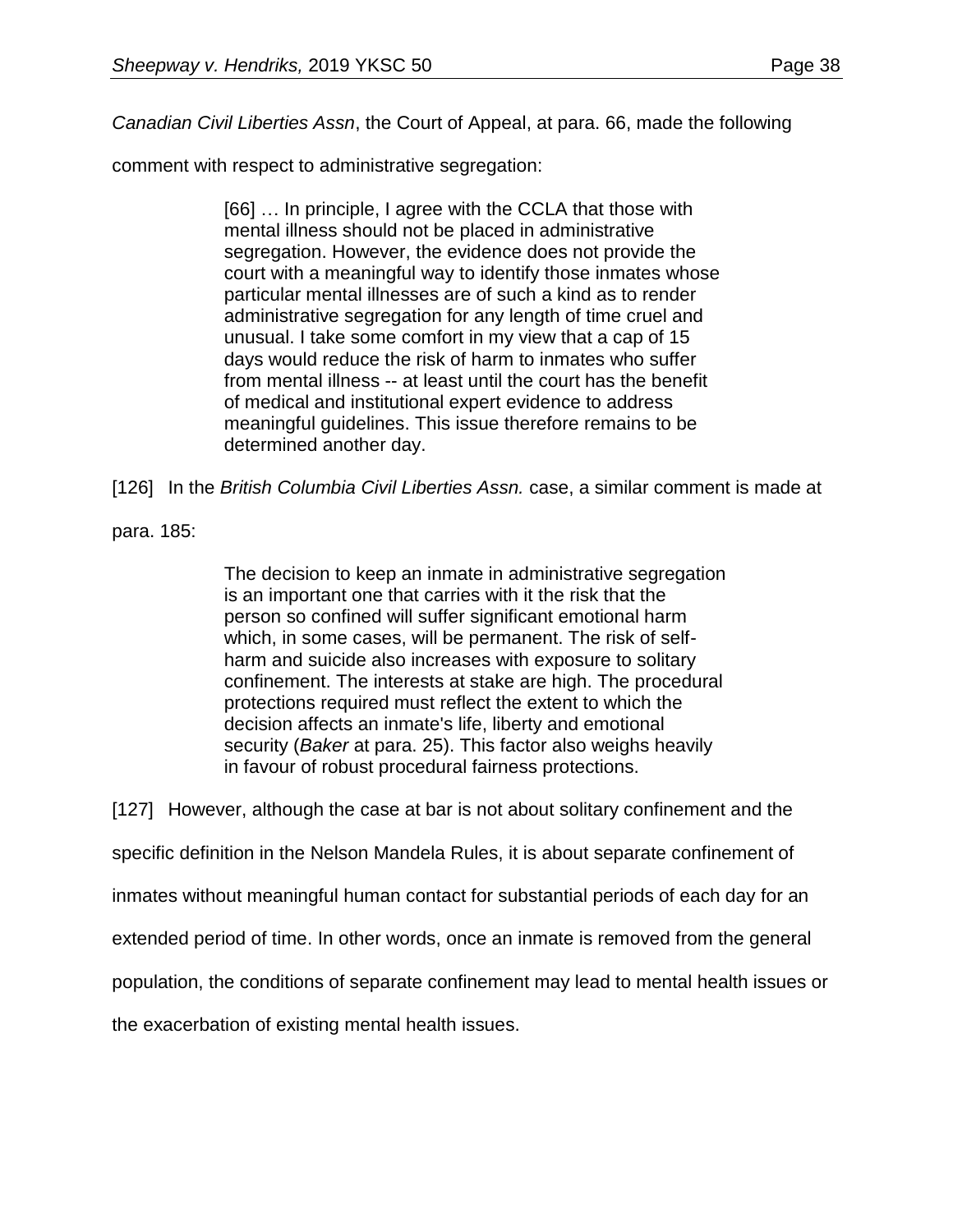# **ISSUE 2: WAS MR. SHEEPWAY'S CONFINEMENT UNCONSTITUTIONAL IN THAT IT BREACHED MR. SHEEPWAY'S S. 7** *CHARTER* **RIGHTS TO LIFE, LIBERTY AND SECURITY OF THE PERSON?**

[128] I decline to do an analysis under s. 7 of the *Charter* as counsel for Yukon has conceded its failure to follow the principles of fundamental justice when depriving the inmates in the Secure Living Unit of their residual liberty in what may be described as a "prison within a prison". However, as Yukon proceeds to implement the procedural safeguards for the Secure Living Unit, hopefully there will be medical evidence and institutional expert evidence to address meaningful guidelines.

# **ISSUE 3: IS S. 21 OF THE** *CORRECTIONS* **REGULATION ENTITLED SEPARATE CONFINEMENT – LONGER TERM A BREACH OF S. 7 OF THE** *CHARTER* **OR INCONSISTENT WITH S. 2 OF THE** *CORRECTIONS ACT* **AND BEYOND THE JURISDICTION OF THE COMMISSIONER IN EXECUTIVE COUNCIL?**

[129] I decline to do an analysis of s. 21 under s. 7 of the *Charter* because, on this record, there is no evidentiary basis to assess the rights of inmates which were not granted by WCC. This is not to suggest that it is appropriate to avoid such an analysis by merely denying that s. 21 is in play. However, counsel for Yukon concedes that it has to address the principles of fundamental justice before it places inmates in the Secure Living Unit. I leave a s. 7 analysis for another day.

### **SUMMARY**

[130] To summarize, I make the following declarations:

1. WCC does not have the statutory authority in s. 15 of the *Corrections Act* to create the Secure Living Unit;